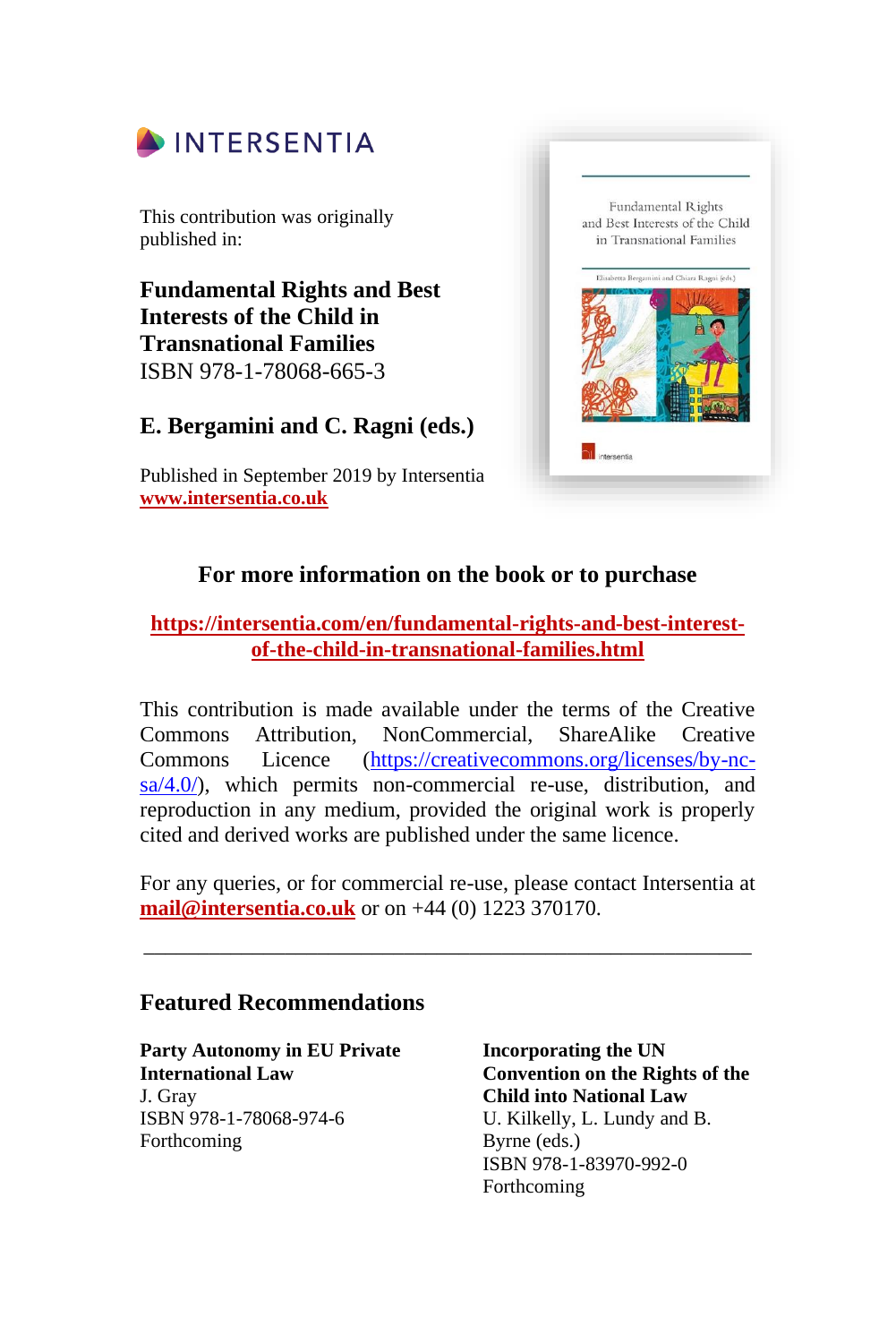# **IMPACT OF THE BEST INTERESTS OF THE CHILD ON THE BRUSSELS II** *TER* **REGULATION**

Laura CARPANETO

| 1. The Best Interests of the Child and the 'Brussels II System':           |
|----------------------------------------------------------------------------|
|                                                                            |
| 2. Impact of the BIC Principle: The Structure and Scope of Application 270 |
|                                                                            |
|                                                                            |
| 5. The New Proactive Attitude Toward Hearing the Child and Mediation 279   |
| 6. Assessment of the Child's Situation in 'Moving' within the EU           |
|                                                                            |
| 7. Is the BIC Better Protected by the New Rules?284                        |

# 1. THE BEST INTERESTS OF THE CHILD AND THE ' BRUSSELS II SYSTEM ' : SETTING TERMS OF **REFERENCE**

The best interests of the child<sup>1</sup> (BIC) is the key principle of the 1989 CRC, one of most ratified treaties in the world. Article 3 of the CRC states that the best interests of the child shall be a primary consideration in all actions concerning children, and other Articles explain how the BIC shall be considered in specific

 $1$  On the notion of the BIC under Article 3 CRC, see Committee on the Rights of the Child, General Comment No. 14 (2013) on the right of the child to have his or her best interests taken as a primary consideration (Article 3 para. 1). On the notion in (public) international law, see C. Focarelli, 'La Convenzione di New York sui diritti del fanciullo e ilconcetto di 'best interest of the child', (2010) *Rivista di diritto internazionale*, 981. On the BIC in private international law, see M. DISTEFANO, *Interesse superiore del minore e sottrazione internazionale di minori*, CEDAM, Padua 2012; K. LENAERTS, 'The Best Interests of the Child Always Come First: The Brussels II bis Regulation and the European Court of Justice', (2013) *Jurisprudencija/Jurisprudence* (online), 1302–1328; J.M. Pobjoy, 'The Best Interests of the Child Principle as an Independent Source of International Protection', (2015) *International* and Comparative Law Quarterly, vol. 64, 327-363; O. Lopes PEGNA, 'L'interesse superiore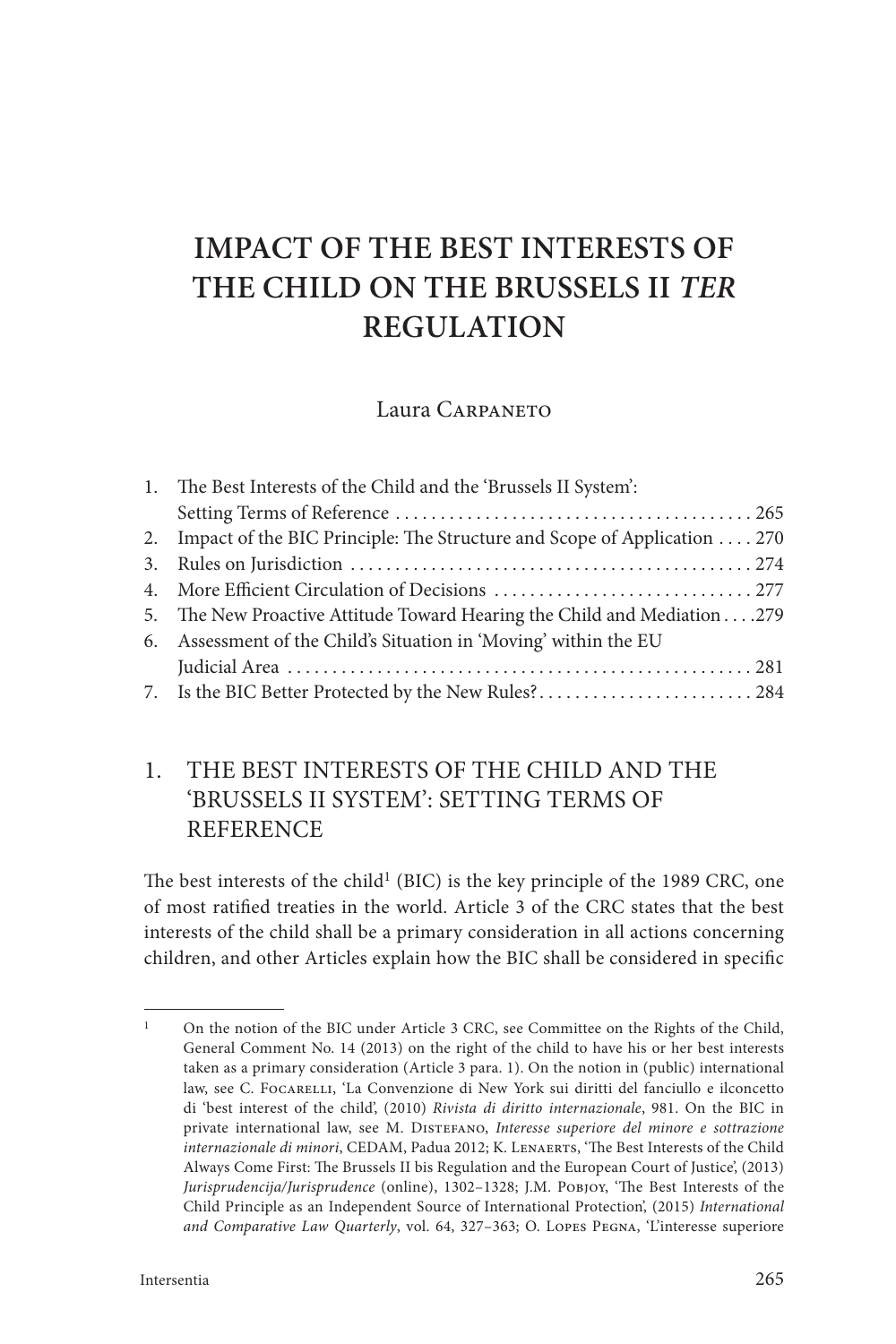situations.<sup>2</sup> As a well-established principle,<sup>3</sup> to what extent the BIC is an independent source of protection, for example, for migrant children, is widely debated. 4

 Today, the BIC principle surely plays a relevant and growing role in private international law, mainly due to increasing interaction between human rights and private international law: human rights protection strongly influences the functioning of private international law rules,<sup>5</sup> which are now not only interpreted coherently but also shaped to grant protection to human (and in particular children's) rights. On the other hand, the adoption of, as far as possible, uniform private international rules on matters concerning children is deemed in itself as facilitating the application and implementation of the BIC.<sup>6</sup>

del minore nel regolamento n. 2201/2003 ' , ( 2013 ) *Rivista di diritto internazionale privato e processuale*, 357; R. SCHUZ, 'Influence of the CRC on Hague Conventions', (2010) *Journal of* 

*Family, Law and the Practice*, 48.<br><sup>2</sup> Reference is made to the situation of a child who might be separated from his/her parents (Article 9) to the situation of the common responsibilities of both parents for the upbringing and development of the child (Article 18), to adoption proceedings (Article 21), to the situation of children deprived of liberty being separated (Article 37) and to the situation of children accused of having infringed the criminal law. See C. FOCARELLI, above n. 1, p. 981 ff. and M. Zupan, *The Best Interests of the Child: a Guiding Principle in Administering Cross-*Border Child-Related Matters, in T. LIEFAARD and J. SLOTH-NIELSEN (eds.), *The United Nations Convention on the Rights of the Child. Taking Stock after 25 years and looking Ahead,* 2016, at 214, where the Author points out the importance of the above provisions for resolving cross-border cases.<br><sup>3</sup> This principle is recalled also in other instruments of (public) international law. Reference

is made, for example, to the Convention on the elimination of all forms of discrimination against women, the African Charter on the rights and welfare of the child, the Charter of Fundamental Rights of the European Union. See J.M. Pobjoy, above n. 1, at 328. The impact of the best interests of the child in the Hague Conference on Private International Law's Conventions is expressly analysed by M. Zupan, above n. 2, at 215–219.<br><sup>4</sup> See J.M Pobjoy, above n. 1, at 328. In general, on the protection which instruments of

public as well as private international law may grant to migrant children see F. Ippolito and G. BIAGIONI, *Migrant Children: Challenges for Public and Private International Law*, Editorialescientifi ca , Naples 2016 . 5 See L.R. Kiestra , *Th e Impact of the European Convention on Human Rights on Private* 

*International Law*, 2013, https://rechercheisidore.fr/search/resource/?uri=10670%2F1. azcvbf; P. KINSH, 'L'apport de la jurisprudence de la Court Européenne des droits de l'homme', in P. LAGARDE (ed.), *La reconnaissance des situations en droit international privé*, Pedone, Paris, 2013, pp. 43-45; ibid., 'Recognition in the Forum of a Status Acquired Abroad -Private International Law Rules and European Human Rights Law', in K. BOELE-WOELKI, T. Einhorn , D. Girsberger and S. Symeonydes (eds.), *Convergence and Divergence in*  Private International Law - Liber Amicorum Kurt Siehr, Eleven International, The Hague 2010, 272 ff.; P. IvalDI and C.E. Tuo, 'Diritti fondamentali e diritto internazionale private dell'Unione europea nella prospettiva dell'adesione alla CEDU', (2012) *Rivista di diritto internazionale privato e processuale*, 736.<br>
<sup>6</sup> See UN Committee on the Rights of the Child, General Comment No. 14, para. 68, p. 15,

where specific reference is made to the main instruments in force at that time (i.e. 1980) Convention on the Civil Aspects of International Child Abduction, 1993 Convention on the Protection of Children and Co-operation in Respect of Intercountry Adoption, the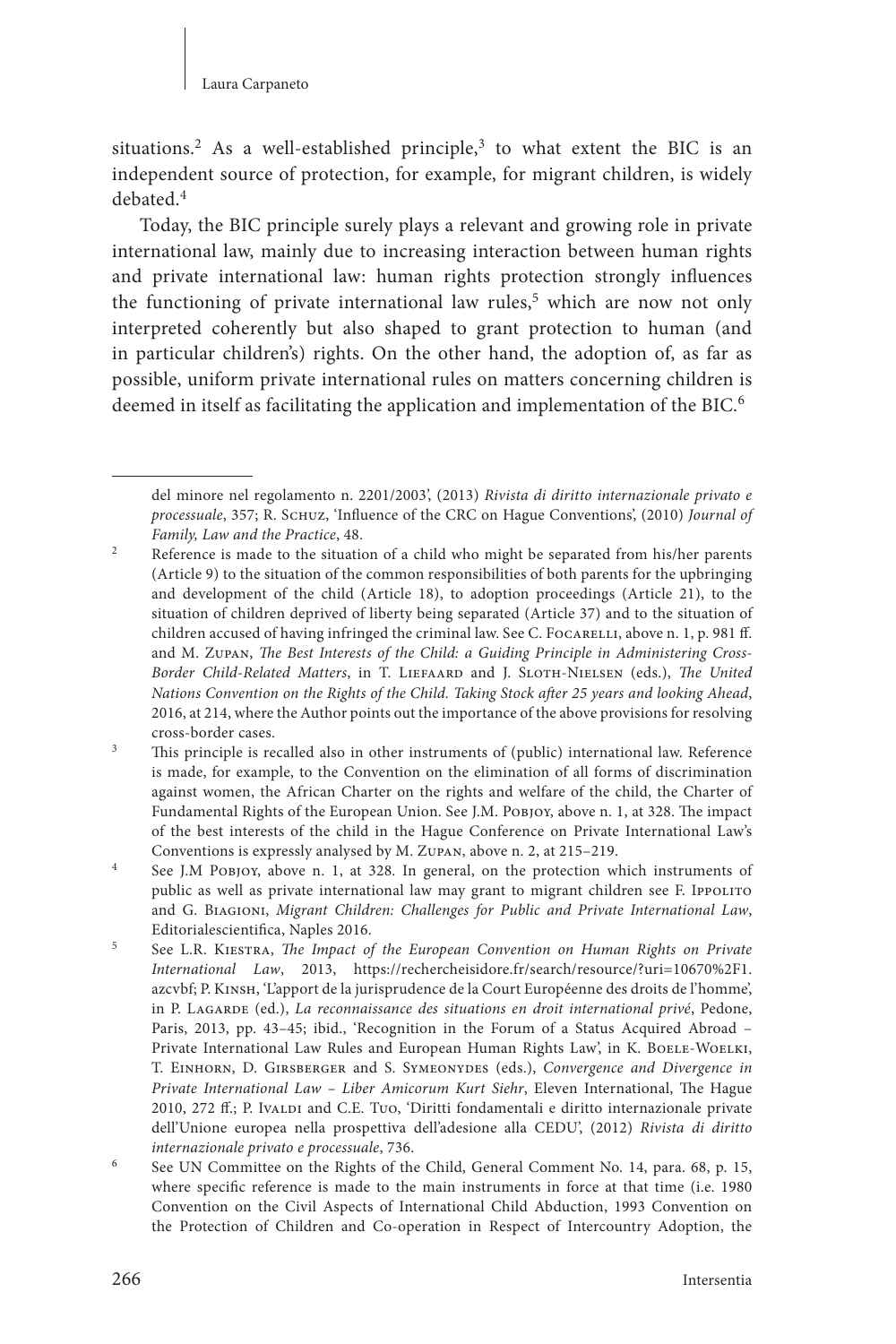A second reason possibly explaining the BIC's growing relevance in private international law is the 'irresistible extension'<sup>7</sup> of party autonomy to adults' relationships and their 'liberalisation', which needs to be counterbalanced by greater attention to the protection of the BIC, with the child considered a weaker party in family relationships. Consequently, family law tends today to focus not on marriage, but on parent-child relationships. 8

 EU private international law is developing coherently with these generally emerging global trends. Within the EU judicial area, interaction of private international law rules and fundamental freedoms makes it possible for adults to select a legal order that better satisfies their interests in personal and economic matters. Against this background, the EU's focus has shifted onto children's protection, in particular after the Lisbon Treaty: besides Member States' international obligations to protect the BIC derived from the CRC's ratification, today the EU itself is committed to pursuing the protection of children and their interests, as expressed in Article 3 TFEU and Article 24 of the European Charter of Fundamental Rights, which has achieved the same value as the fundamental Treaties. 9

In particular, the BIC's increasing relevance clearly results from the evolution of the 'Brussels II system', the cornerstone rules of EU private international law in family matters, originally embodied in Regulation 1347/2000 (Brussels II), now in Regulation 2201/2003 (Brussels II *bis*) and, starting from the 01 August 2022, in Regulation 2019/1111 (Brussels II *ter*).<sup>10</sup> A few months after the adoption of the Brussels II Regulation, the need to grant equal protection to all children formed the basis of its first amendment, $11$  which resulted not only in the

<sup>1973</sup> Convention on Recognition and Enforcement of Decisions Relating to Maintenance Obligations and the 1973 Convention on the Law Applicable to Maintenance Obligations), which have been a primary source of inspiration for the EU instruments in the field. See also European Parliament Resolution of 28.04.2016 on safeguarding the best interests of the child across the EU on the basis of petitions addressed to the European Parliament (2016/2575(RSP)), para. 23, where Member States are called to encourage non-contracting States to join the 1993 Hague Convention 'which would guarantee that all children benefit from the same standards'.

 $\delta$  See A.E. von Overabeck, 'L'irr è sistible extension de l'autonomie en droit international priv é, in *Nouveaux itineraries en droit. Hommage à Francois Rigaux* , Bruylant, Bruxelles 1993, pp. 619–636.<br><sup>8</sup> See G. Douglas, '*Marriage, Cohabitation, and Parenthood – from Contract to Status?*', in

S.N. Katz , J. Eekelaar and M. Macklean (eds.), *Cross Currents: Family Law and Policy in* 

*the US and England*, Oxford Scholarship Online, Oxford 2000, p. 212.<br><sup>9</sup> In this light, a new mechanism of surveillance and monitoring in respect of the best interests of the child has been set up, by virtue of the 'Eurochild report'. See COM (2014) 224 final, 2013 Report on the Application of the EU Charter of Fundamental Rights, and SWD (2014) 141 final - Commission Staff Working Document accompanying the Report. On this point, see M. Zupan, above n. 2, 220.<br><sup>10</sup> See art. 105 of Regulation 2019/1111.<br><sup>11</sup> See assitel ns. 5 of the Perulation 220.

See recital no. 5 of the Regulation 2201/2003.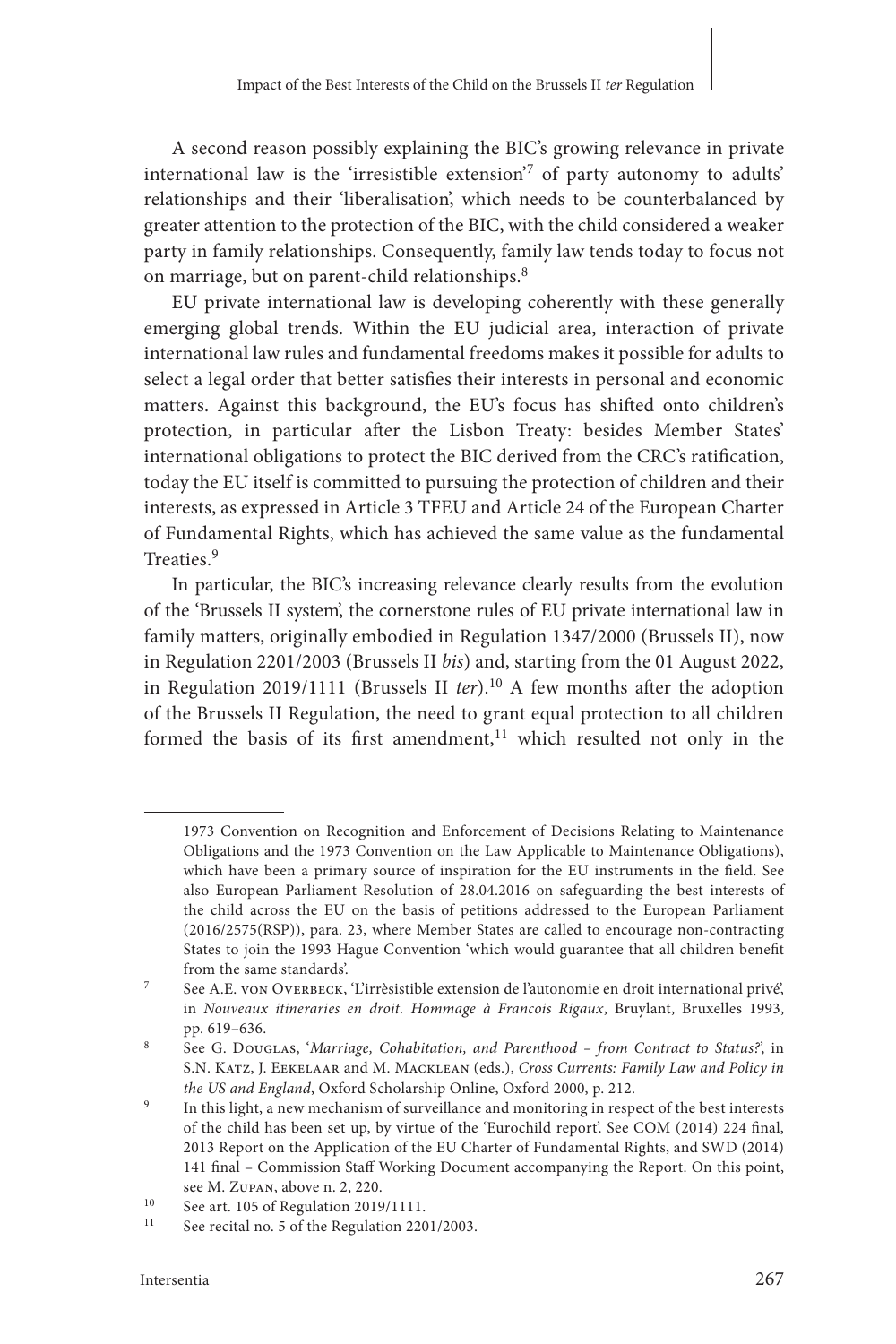#### Laura Carpaneto

enlargement of its scope to include children born outside of wedlock, 12 but also in the adoption of innovative solutions in the area of parental responsibility.<sup>13</sup> A few years later, the Commission embarked on the first recast, focusing on matrimonial matters, 14 resulting in no changes to the Brussels II *bis* Regulation, but in the adoption of a separate legal instrument applicable to cross-border divorces and separations (Regulation 1259/2012).

 A novelty with an indirect, but crucial impact on the Brussels II *bis* Regulation's proper functioning in relation to the BIC is the urgent preliminary reference procedure (PPU).<sup>15</sup> After this fast track's introduction in 2008,<sup>16</sup> the Court of Justice has consistently recognised urgency in cases within the scope of application of the Brussels II *bis* Regulation and, in particular, in cases concerning a child's separation from one of the parents.<sup>17</sup> In 2016, a second recast started,<sup>18</sup>

 $12$  See COM (2002). With specific reference to the enlargement of the scope of application of the Regulation, see O. Lopes Pegna, above n. 1, at 361.<br><sup>13</sup> Reference is made, in particular, to: (i) the introduction of special rules of international

child abduction, supplementing those of the 1980 Hague Convention; (ii) the introduction of some space for party autonomy in choice of court; and (iii) the mechanism of the transfer

of jurisdiction to a more appropriate forum. 14 See Proposal for a Council Regulation amending Regulation (EC) No. 2201/2003 as regards jurisdiction and introducing rules concerning the applicable law in matrimonial matters COM (2006) 399. 15 The urgent preliminary procedure (also known with the acronym 'PPU' deriving from

the French translation 'procedure préjudicielle d'urgence') is regulated by Article 23a of the Statute of the Court, Article 107 of the Rules of Procedure, paras. 39 and 40 of the Recommendations to national courts and tribunals in relation to the initiation of preliminary ruling proceedings, in OJ C 338 06.11.2012, pp. 1 – 6. See T. Kruger and L. Samyn , ' *Brussels II bis: Successes and Suggested Improvements* ', (2016) *Journal of Private International Law* , 146, where they point out how crucial this mechanism has been to adequate development of the law combined with respect of the rights of the children and families. On the relevance of the PPU mechanism in Brussels II *bis* proceedings, see K. Lenaerts , above n. 1, at 1303, and, with specific reference to child abduction proceedings, in particular where compared with the procedure *vis-à-vis* the European Court of Human Rights, see R. SCHUZ, *The Hague Child Abduction Convention: A Critical Analysis*, Hart Publishing, Oxford/Portland 2013, p. 28.

<sup>&</sup>lt;sup>16</sup> See Council Decision of 20 December 2007 amending the Protocol on the Statute of the Court of Justice, OJ L 24 of 29 January 2008, p. 42; Amendments to the Rules of Procedure of the Court of Justice, OJ L 24 of 29 January 2008, p. 39; and OJ L 92 of 13 April 2010, p. 12. The PPU is available from 1 March 2008.<br><sup>17</sup> See A. Dutta and A. Schulz, 'First Cornerstones of the EU Rules on Cross-border Child

Cases: The Jurisprudence of the Court of Justice of the European Union on the Brussels IIa Regulation From C to Health Service Executive', (2015) *Journal of Private International Law*, 1 – 40 , at 7. 18 On the recast procedure, see *Recasting the Brussels IIa Regulation. Workshop 8 November 2016* ,

PE 571.383; H. VAN LOON, 'The Brussels IIa Regulation: Towards a Review?', in Cross-*Border Activities in the EU - Making Life Easier for Citizens*, PE 510.003, 2015, pp. 177-207; C. Honorati, 'La proposta di revisione del regolamento Bruxelles II bis: più tutela per iminori e più efficacia nell'esecuzione delle sentenze', (2017) *Rivista di dirittointernazionale privato e* processuale, 2-55; M.C. BARUFFI, 'Uno spazio di libertà, sicurezza e giustizia a misura di minori: la sfida (in)compiuta dell'Unione europea nei casi di sottrazioneinternazionale', (2017) *Freedom, Security and Justice: European Legal Studies*, 2-25; TH. DE BOER,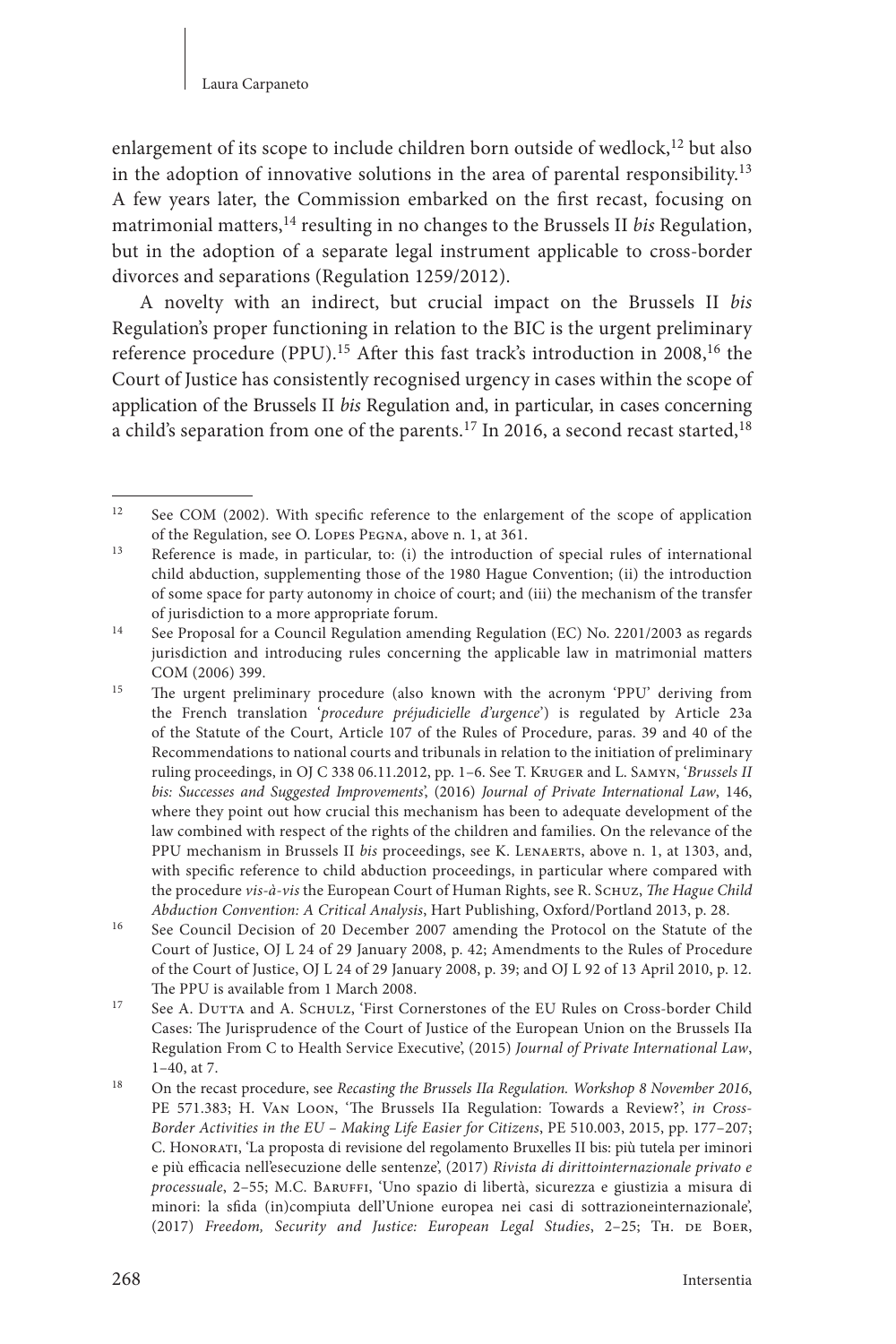focusing on parental responsibility,  $19$  and aimed at better protecting the best interests of the child by simplifying the procedures and enhancing their efficiency.<sup>20</sup>

 EU institutions have reviewed the existing rules in order to strike a new balance between the need to provide as clear-cut uniform rules of private (procedural) international law as possible based on abstract reasoning for the BIC involved in cross-border proceedings of parental responsibility and, conversely, the need to better protect the BIC in specific and concrete situations. Under the post-Lisbon legal framework, this is a challenging task that requires a more proactive approach to the protection of the BIC. The task is challenging also because the Brussels II *bis* Regulation, as previously mentioned, is the cornerstone of EU private international law instruments in family matters and, therefore, impacts other private international law rules concerning children.<sup>21</sup>

The importance of the revision of such a key instrument is also confirmed by the fact that, despite Brexit, the United Kingdom has participated in the recast and, up to now, is bound by Regulation 2019/1111.<sup>22</sup>

<sup>&#</sup>x27; What We Should Not Expect from a Recast of the Brussels IIbis Regulation', (2015) *Nederlands Internationaal Privaatrecht*, 10 ff.; T. KRUGER and L. SAMYN, above n. 14, pp. 132-168; E. RODRIGUEZ PINEAU, 'La refundición del Reglamento Bruselas II bis: de Nuevo sobre la function del derecho internacional privado europeo, (2017) *Revista Espanola de Derecho Internacional*, vol. 69, 139-165; B. UBERTAZZI, 'The Hearing of the Child in the Brussels IIa Regulation and its Recast Proposal', (2017) *Journal of Private International* Law, 568-601; C. HONORATI, 'La proposta di revisione del Regolamento Bruxelles II-bis: più tutela per iminori e più efficacia nell'esecuzione delle decisioni', (2017) *Rivista di* diritto internazionale privato e processuale, 247-282; J. BORG-BARTHER, *Jurisdiction in Matrimonial Matters - Reflections for the Review of the Brussels IIa Regulation*, PE 571.361, 2016.<br><sup>19</sup> See the Study on the assessment of Regulation (EC) 2201/2003 and the policy options for

its amendment, (Final Evaluation Report) at https://publications.europa.eu/en/publicationdetail/-/publication/463a5c10-9149-11e8-8bc1-01aa75ed71a1/language-en , in particular at p. 53. 20 See Commission Proposal for a Council Regulation on jurisdiction, the recognition and

enforcement of decisions in matrimonial matters and the matters of parental responsibility

and on international child abduction (recast), COM (2016), 411, 30.6.2016, p. 2.<br><sup>21</sup> In this regard, it should be considered that Regulation 4/2009 does not expressly mention the BIC among its leading principles and the European Court of Justice has missed the opportunity to consider them as a guiding principle for the interpretation of the rules on jurisdiction, although reference is made to it in the joint cases C-400/13 and C-408/13, Sanders, ECLI:EU:C:2014:2461. On this point, see M. ZUPAN, above n. 2, at 222. It should be also pointed out that no express reference exists in other EU private international law instruments on family matters to the need of applying them coherently with the Brussels II bis Regulation (whilst in the field of civil and commercial matters, it is imperative to interpret Brussels Ia, Rome I and Rome II Regulations as a 'system', see recital no. 7 of the Rome I Regulation stating that its substantive scope as well as the provisions should be consistent with Brussels I Regulation and, therefore, also with Brussels Ia, as well as with Regulation Rome II).<br><sup>22</sup> On this topic, see N. BENNET, 'The European Family in Crisis: The Consequences of Brexit

on English Family Law', in *Family Law*, October 2018. On the effects of the Brexit on private international law instruments concerning children in the United Kingdom, see P. BEAUMONT,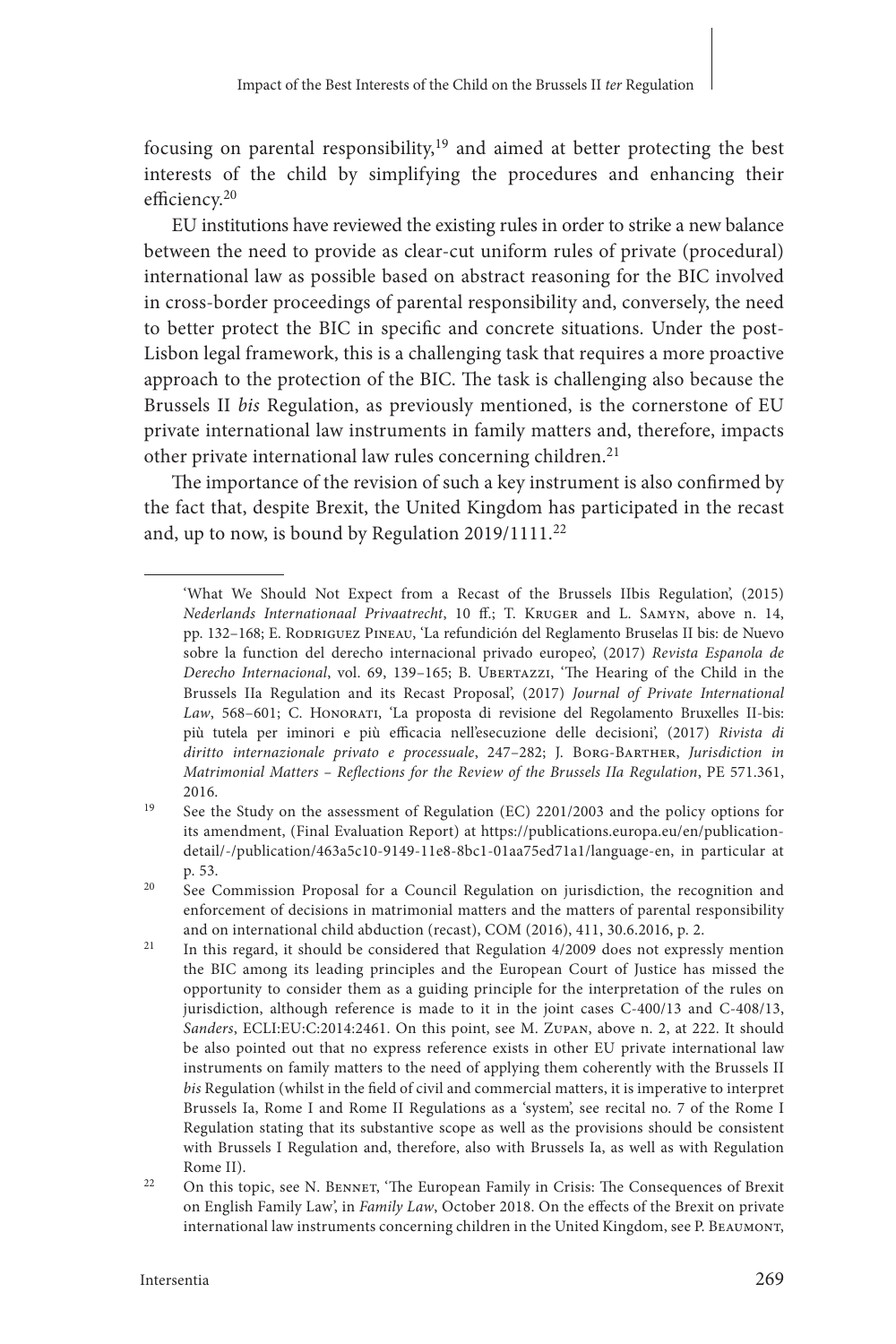Laura Carpaneto

 In the following section, the amendments proposed by the institutions in the recast procedure and finally incorporated in the Brussels II ter Regulation are considered through the lens of the BIC.<sup>23</sup>

# 2. IMPACT OF THE BIC PRINCIPLE: THE STRUCTURE AND SCOPE OF APPLICATION

Crucial for swifter application of the 'Brussels II system' is clear determination of its (broad) scope of application and also clearer determination of its key notions (i.e. parental responsibility matters and habitual residence of the child). Under the current rules, parental responsibility matters are completely autonomous from matrimonial ones: $24$  when dissolution of marriage jurisdiction is settled without clear evidence of prorogation in favour of that court under Article 12 of Brussels II *bis* , parental responsibility matters concerning a child born in wedlock shall be adjudicated by the court of her/his habitual residence.<sup>25</sup> In adopting Regulation 2019/1111, EU institutions have not taken the opportunity to create an independent instrument devoted only to issues of parental responsibility.<sup>26</sup> Even if that solution might have further increased the EU private international law instruments' fragmentation, practice has proved that in parental responsibility matters, the EU has been not only more successful in amending existing rules, but also in adopting innovative solutions. One might argue that a more precise determination of the Regulation's scope would have made its application easier not only internally (i.e. in relation to matrimonial matters), but also with regard to other EU instruments and other instruments in force globally.

<sup>&#</sup>x27;Private International Law Concerning Children in the UK after Brexit: Comparing Hague Treaty Law with EU Regulations', available at https://www.abdn.ac.uk/law/documents/<br>CPIL%20Working%20Paper%20No%202017 2.pdf.

<sup>&</sup>lt;sup>23</sup> For information on the status of the ongoing recast procedure, see the following web-page: http://www.europarl.europa.eu/oeil/popups/ficheprocedure.do?lang=en&reference=2016/0190(CNS)#tab-0.

<sup>&</sup>lt;sup>24</sup> Brussels II *bis* (as well as Brussels II *ter*) Regulation has a double character: it provides rules on jurisdiction and recognition and execution, on one side, and autonomous rules concerning respectively matrimonial and parental responsibility matters, on the other.<br><sup>25</sup> Reference is made in C-184/14, *A v. B*, ECLI:EU:C:2015:479, where the Court confirmed that

in the absence of prorogation of jurisdiction towards ongoing proceedings on matrimonial matters, the courts where the children have their habitual residence shall retain jurisdiction on parental responsibility matters. This also means that no *lis pendens* arises from the two proceedings mentioned. See I. KUNDA and D. VRBLJANAC, 'Lis Pendens' (Articles 16, 19), in C. Honorati (ed.), *Jurisdiction in Matrimonial Matters, Parental Responsibility and International Abduction*, Giappichelli, Turin 2017, pp. 227–231.<br><sup>26</sup> Despite authoritative suggestions in this regard, see A. Borraàs, 'From Brussels II to Brussels

II bis and Further', in K. BOELE-WOELKI and C. GONZALES BEILFUSS (eds.), *Brussels II bis: Its Impact and Application in the Member States*, Intersentia, Antwerp 2007, pp. 3–22, at p. 21.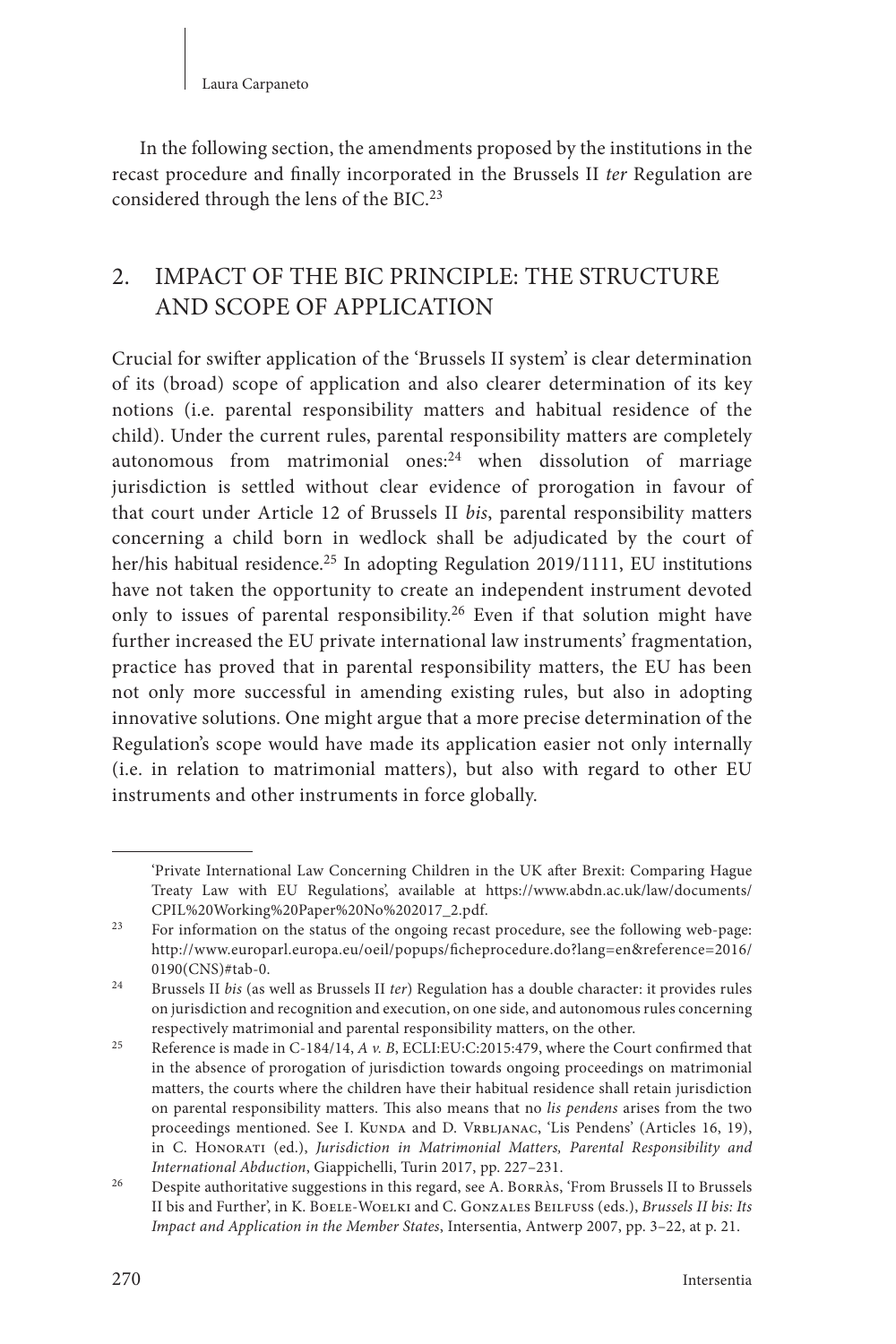In relation to other EU instruments, the Brussels II *bis* (as well as *ter* ) Regulation keeps its cornerstone position in family matters, for example, through Article 3 of Regulation 4/2009 and Article 5 of Regulation 2016/1103, which coordinate their rules on jurisdiction with those provided by the Regulation. When such coordination is not expressly established, the European Court of Justice tends to confirm the centrality of Brussels II system rules.<sup>27</sup>

 Furthermore, incidental questions on parental responsibility arising before an authority of a Member State without jurisdiction under the Regulation are expressly addressed by the new Regulation, which states that the jurisdictional authority should solve the incidental question, with effects limited to the proceedings at stake. 28

 In external relations with instruments in force globally, a step forward in the BIC has been made by better clarifying the Brussels II *ter* Regulation's relationship with the 1996 Hague Convention (ratified by all EU Member States). More precisely, the 1996 Hague Convention conflict of law rules are expressly recalled as applicable by the Member States' authorities.<sup>29</sup> Such a step, even if it is not much celebrated, surely increases global uniformity and aligns the Brussels II system with modern EU Regulations on private international law matters, providing rules aimed at solving all private international law issues arising in cross-border situations. Furthermore, while confirming the Regulation's jurisdictional priority over that of the 1996 Hague Convention anytime the child concerned habitually resides in an EU Member State's territory, in specific circumstances, the new rules extend application of some 1996 Hague Convention jurisdictional rules to fill gaps in the BIC in practice. $30$ 

Practice shows that difficulties arise in establishing the scope of application *ratione materiae* and, in particular, whether a public law issue falls within the Brussels system.

The European Court of Justice case law has provided some guidance,<sup>31</sup> which has not been incorporated into new rules, for example, in the recitals.

 In this regard, a most delicate issue which has been considered in the recast is whether to expressly extend the application of new rules to unaccompanied

<sup>27</sup> Reference is made in the following Court of Justice case-law: C-404/14, *Matouskova* , ECLI:EU:C:2015:653 , and C-565/16, *Saponaro* , ECLI:EU:C:2018:265 . See M. Zupan , ' Scope of Application, Definitions and Relations to Other Instruments', in C. HONORATI (ed.), *Jurisdiction in Matrimonial Matters, Parental Responsibility and International Abduction* , above n. 25, at 5.<br><sup>28</sup> See recital no. 32 of the Regulation 2019/1111, where the example of a succession dispute in

which a child is involved and a guardian *ad litem* needs to be appointed is made.<br><sup>29</sup> See Recital 92 Regulation 2019/1111.<br><sup>30</sup> See art, 97 of Perulation 2019/111. On this tonic see M. ZUPAN, shows n. 2, nn

See art. 97 of Regulation 2019/111. On this topic, see M. ZUPAN, above n. 2, pp. 33-35, and T. KRUGER and L. SAMYN, above n. 14, pp. 151–154.<br><sup>31</sup> Reference is made to C-435/06, A, ECLI:EU:C:2007:714 and C-92/12 PPU, *Health Service* 

*Executive v. S.C. and A.C.,* ECLI:EU:C:2012:255.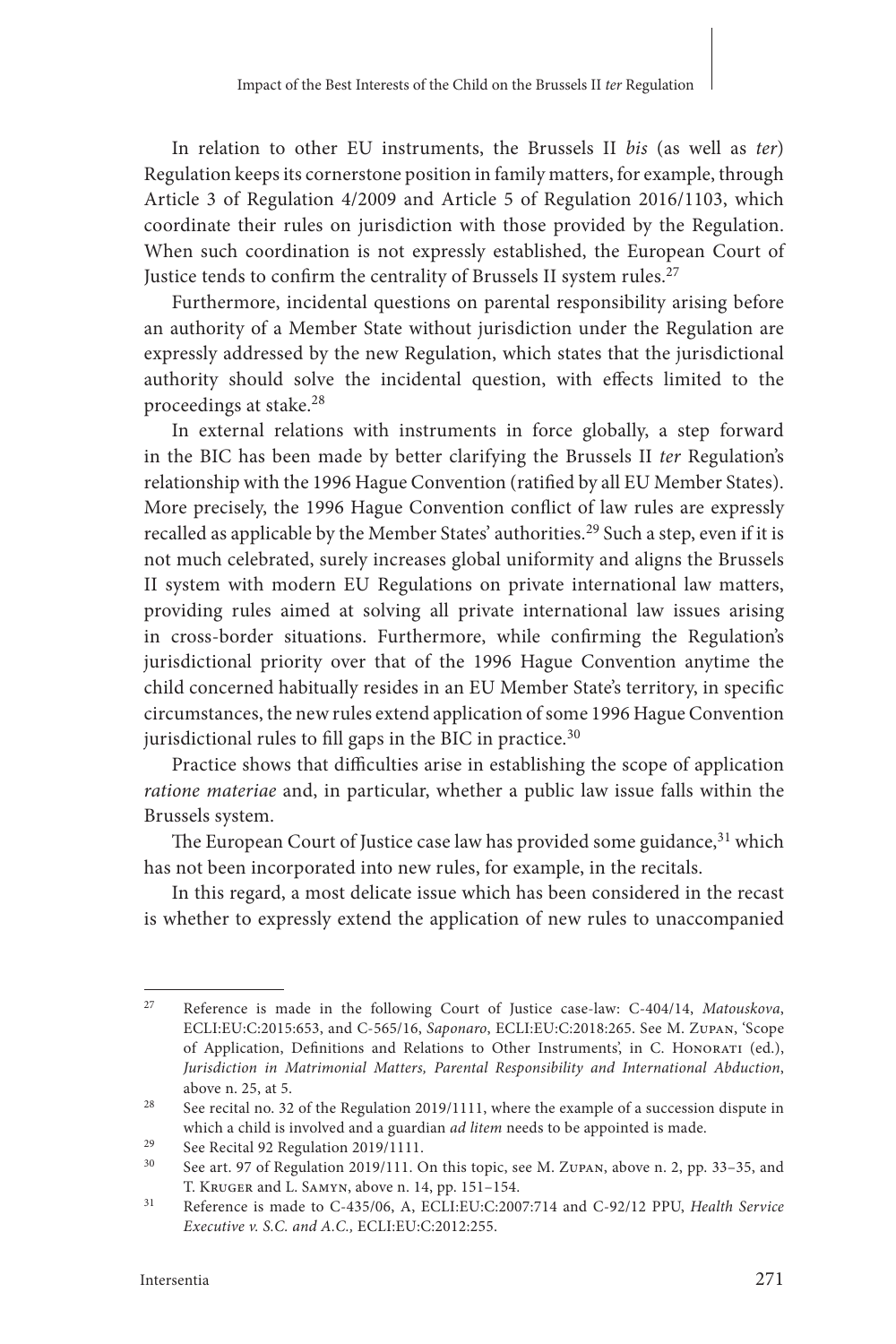minors.<sup>32</sup> With reference to the 1996 Hague Convention, the Brussels II system's primary source of inspiration, this issue was debated during a Special Session in October 2017.<sup>33</sup> The majority of States did not agree on possibly and expressly extending the Convention rules' application to unaccompanied minors, relying mainly on the Convention's exclusion from the scope of its application the rights of asylum and immigration under Article 4(j). 34 Under the Brussels II *bis* Regulation, the same exclusion is provided under recital 10. Furthermore, a specific ground of jurisdiction based on presence in case of refugee or internationally displaced children is expressly foreseen under Article 13(2). However, starting from the considerations above and taking into account, on the one hand, the European Court of Justice's approach, which tends to construe the scope of application of the Regulation as extending to all measures for the protection of minors, including those taken by public authorities,  $35$  and, on the other, the relevance of the BIC principle<sup>36</sup> and its interpretative function, there is little doubt that the Brussels II *bis* Regulation applies also to migration and asylum and, in particular, to unaccompanied minors. 37

The new rules confirm the above approach and, in this light, references to decisions on rights of asylum and immigration have been removed. Furthermore, whilst, on the one hand, the proposal of a specific recital providing that jurisdiction rules should be applicable to refugee children and children who have been internationally displaced, not only by disturbances in their country, but also for socio-economic reasons, has not been accepted,<sup>38</sup> on the

<sup>&</sup>lt;sup>32</sup> Under EU law, the unaccompanied minors are those children who are not accompanied by adults who are responsible for them whether by law or by the practice of the Member State concerned and for as long as they are not effectively taken into the care of that adult (see

article 2(j) Dublin Regulation).<br> $3^3$  See Prel doc special session no. 7.<br> $3^4$  In the Evplanatory report (pe)

In the Explanatory report (no. 36), with regard to the meaning of the above exclusion, Prof. Paul Lagarde pointed out that 'These are decisions which derive from the sovereign power of States. Only decisions on these matters are excluded: in other words, the granting of asylum or of a residence permit. The protection and representation of children who are applying for asylum

or for a residence permit fall, to the contrary, within the scope of the Convention.<br>
See C-435/06, *C*, ECLI:EU:C:2014:2461, and C-523/07, *A*, ECLI:EU:C:2009:225; C-92/12<br>
PPU, *Health Service Executive v. S.C. and A.C.* 

<sup>&</sup>lt;sup>36</sup> Committee on the Rights of the Child, General Comment No. 6, 2005, CRC/GC/2005/6, paras. 19-21.<br><sup>37</sup> See S. CORNELOUP (coordinator), *Children On the Move: A Private International Law* 

*Perspective*, Study for the Juri Committee, PE 583.158 – June 2017, p. 13-14, where the group of researchers expressly suggests recalling Lagarde's explanations (see above n. 33) concerning the scope of application of the 1996 Hague Convention also within the context of the new Brussels II *bis* Regulation. Such an invitation has not been followed by the Commission in its

proposal. 38 See European Parliament legislative resolution of 18 January 2018 on the proposal for a Council Regulation on jurisdiction, the recognition and enforcement of decisions in matrimonial matters and matters of parental responsibility, and on international child abduction (recast) ( COM(2016)0411 – C8-0322/2016 – 2016/0190(CNS) ) (Special legislative procedure – consultation – recast).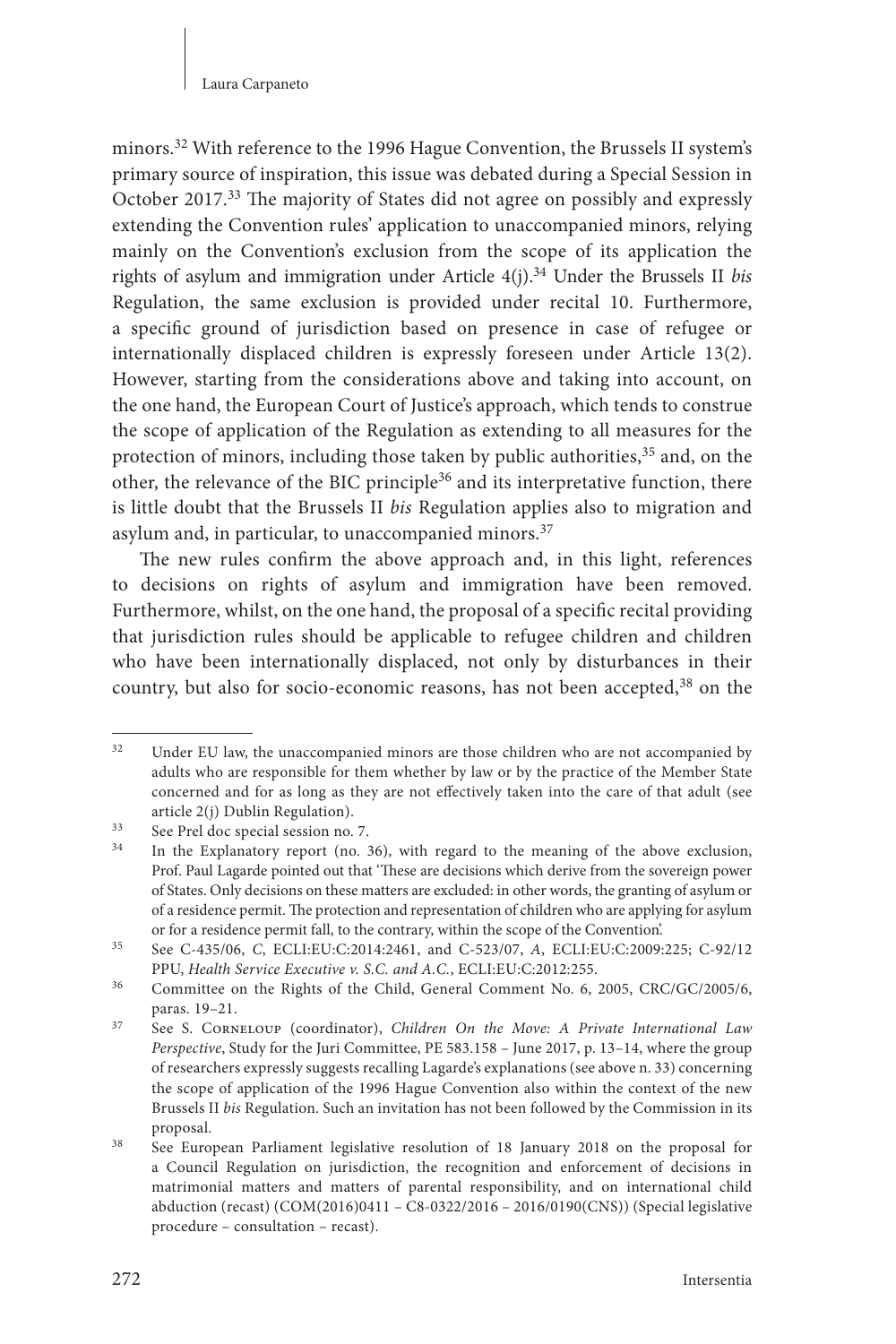other, recital 25 of Regulation 2019/1111 introduces further guidance as to coordinate the application of the new rules with the analogous jurisdictional rules of the 1996 Hague Convention. More precisely, under the above recital, the rule on jurisdiction grounded on the presence of the child under Article 11 of the Regulation should be applied only to children who had their habitual residence in a Member State before the displacement and, therefore, assuming that children who had their habitual residence in a third State could be granted a *forum* under the relevant rules of the 1996 Hague Convention.

 Further steps toward better assessment of the scope of application have been made. First, the new rules apply to children up to 18 years old (including those having acquired capacity before that age, through emancipation for example), but rules on child abduction, coherent with the 1980 Hague Convention, apply only to children under 16 years old.<sup>39</sup> The introduction of such a rule at EU level should surely be appreciated since it grants uniform interpretation of a key notion, avoiding any reference to national laws.

 With regard to the scope of application *ratione personae* , the new Regulation has not taken the opportunity to provide guidance on the position of persons having *de facto* family ties with the child in cross-border proceedings concerning parental responsibility matters, even if some rules of Regulation 2019/111 expressly recognise the possibility for them, being interested parties, to act in the BIC.

On the other hand, the European Court of Justice has recently confirmed the trend toward extending the scope of application *ratione personae* in the *Valcheva* case, where a grandmother's right of visitation was recognised as falling within Brussels II *bis*' scope of application.<sup>40</sup>

 Habitual residence is another key notion for determining the Brussels II *bis* Regulation's scope of application and its functioning. Notwithstanding its importance and difficulties in practical application, the new Regulation does not provide any further guidance in this regard.<sup>41</sup> Indeed, European Court of

See European Parliament legislative resolution of 18 January 2018 on the proposal for a Council Regulation on jurisdiction, the recognition and enforcement of decisions in matrimonial matters and matters of parental responsibility, and on international child abduction (recast) ( COM(2016)0411 – C8-0322/2016 – 2016/0190(CNS) ) (Special legislative

procedure – consultation – recast).<br>
See recital no. 17 of the Regulation 2019/111.<br>
See C 335/17, Mali Valchaus v. Conraige Pa

<sup>40</sup> See C-335/17, *Neli Valcheva* v. *Georgios Barbanarakis* , ECLI:EU:C:2018:359 , at para. 36, where the Court points out that in order to avoid the adoption of conflicting measures in the best interests of the child, the same court which has given the custody to the child to the father and has recognised the right to visit of the mother, shall deal also with the issue of the right to visit to a person different from the parents.<br><sup>41</sup> The European Parliament was in favour of the introduction of a definition, see European

Parliament Resolution 28 April 2016 on safeguarding the best interests of the child across EU on the basis of the petitions addressed to the European Parliament (2016/2575(RSP)), but the Commission's proposal does not take into account this indication and the European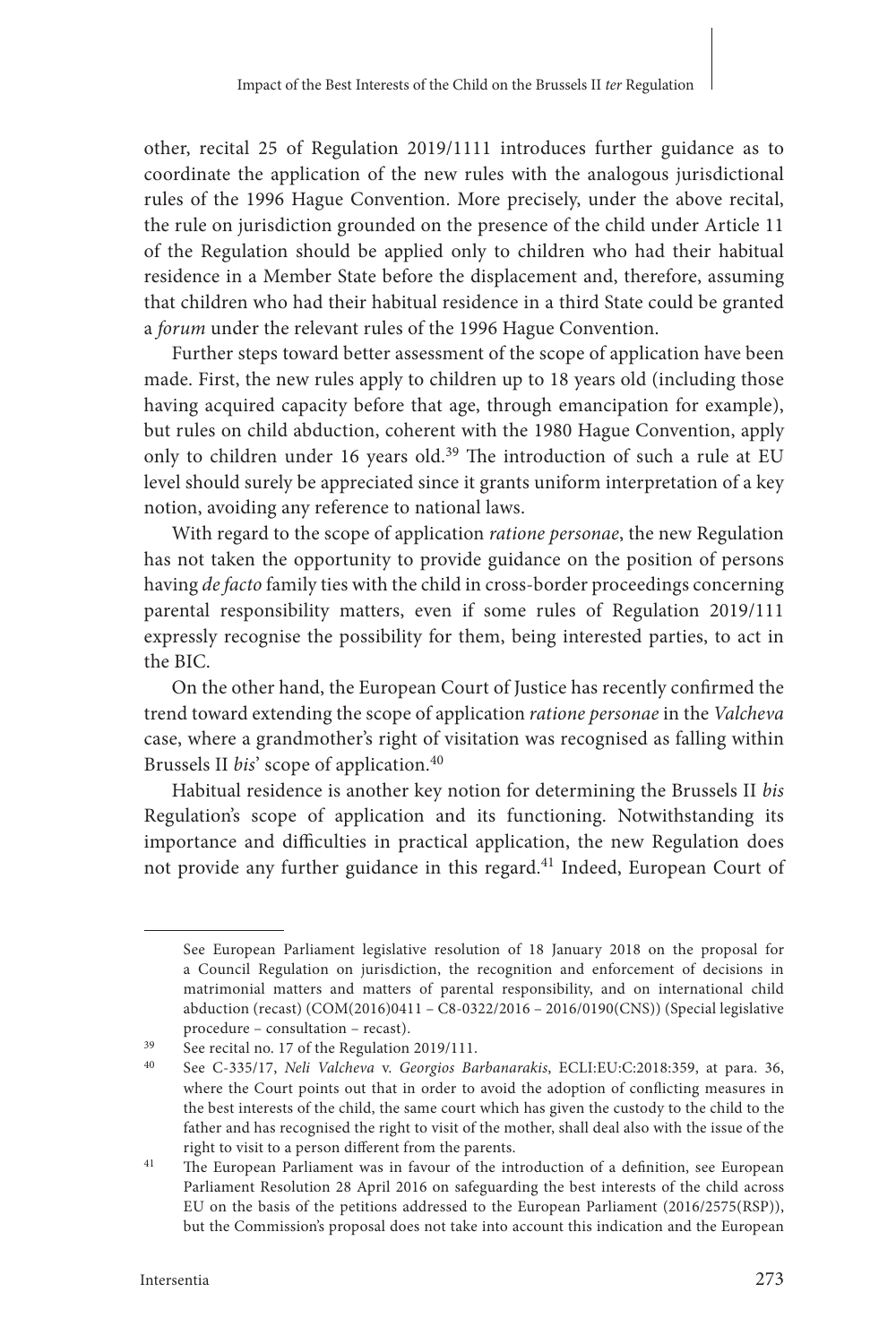Justice case law has not only indicated the rationale underlying this notion and the elements considered for its assessment, but has also provided specific guidance in difficult cases, for example, concerning new born children in abduction proceedings.<sup>42</sup> The choice not to provide a specific definition of habitual residence in parental responsibility issues and, thus, not to transform a factual notion into a legal one, seems coherent with the overall purpose of facilitating free movement of persons and their integration into new countries; it also seems coherent with the approach adopted under the aegis of the Hague Conference on Private International Law. Given its crucial role, however, the introduction of a few recitals to synthesise the assessment method of the child's habitual residence, as indicated by European Court of Justice case law, would have surely aided the Regulation's swifter application.<sup>43</sup> Still, it is possible that the Commission will adopt an adjourned version of the Practice Guide, which, as happened for previous versions, and will provide specific guidance for the interpretation of such a notion. 44

#### 3. RULES ON JURISDICTION

 Rules on jurisdiction now in force are shaped for the BIC following the criterion of proximity:<sup>45</sup> since citizenship no longer necessarily reflects the proximity of a child to a specific jurisdiction, the court of the child's habitual residence decides the case. Habitual residence is therefore *in abstracto* the ground that better grants protection to the BIC ( *rectius* of all children) at the procedural level. Assigning jurisdiction to the court that effectively and *in concreto* is better placed to decide the specific case, makes it exceptionally possible to move from the general rule and to apply special ones, provided that such action serves the BIC. Besides the general rule of jurisdiction, holders of parental responsibility can prorogue jurisdiction in favour of courts exercising jurisdiction on matrimonial matters

Parliament has not reiterated it during the recast, see European Parliament Legislative Resolution 18 January 2018 on the proposal for a Council regulation on jurisdiction, the recognition and enforcement of decisions in matrimonial matters and matters of parental responsibility, and on international child abduction (recast) (COM(2016)411 –

C8-0322/2016 – 2016/0190(CNS)).<br>
<sup>42</sup> Reference is made in case C-376/14 PPU, *C. v. M.*, ECLI:EU:C:2014:2268, at paras. 50–57.<br>
<sup>43</sup> Such a solution has been adopted in Regulation 650/2012 in recitals 24 and 25.<br>
<sup>44</sup> Thi

This approach has been recently followed by the Hague Conference of Private International Law for the 1993 Hague Convention on protection of children and co-operation in respect of inter-country adoption: given the challenges encountered by some contracting States in determining the habitual residence of the adoptive parents as well as of the adoptable children, a note has been recently published. The document is available at https://assets.hcch. net/docs/12255707-4d23-4f90-a819-5e759d0d7245.pdf.<br><sup>45</sup> See S. CORNELUP, 'Les règles de compétence relatives à la responsabilité parentale', in

H. Fulchiron and C. Nourissat (eds.), *Le nouveau droit communautaire du divorce et de la*  responsabilité parentale, Dalloz, Paris 2005, pp. 79 ff.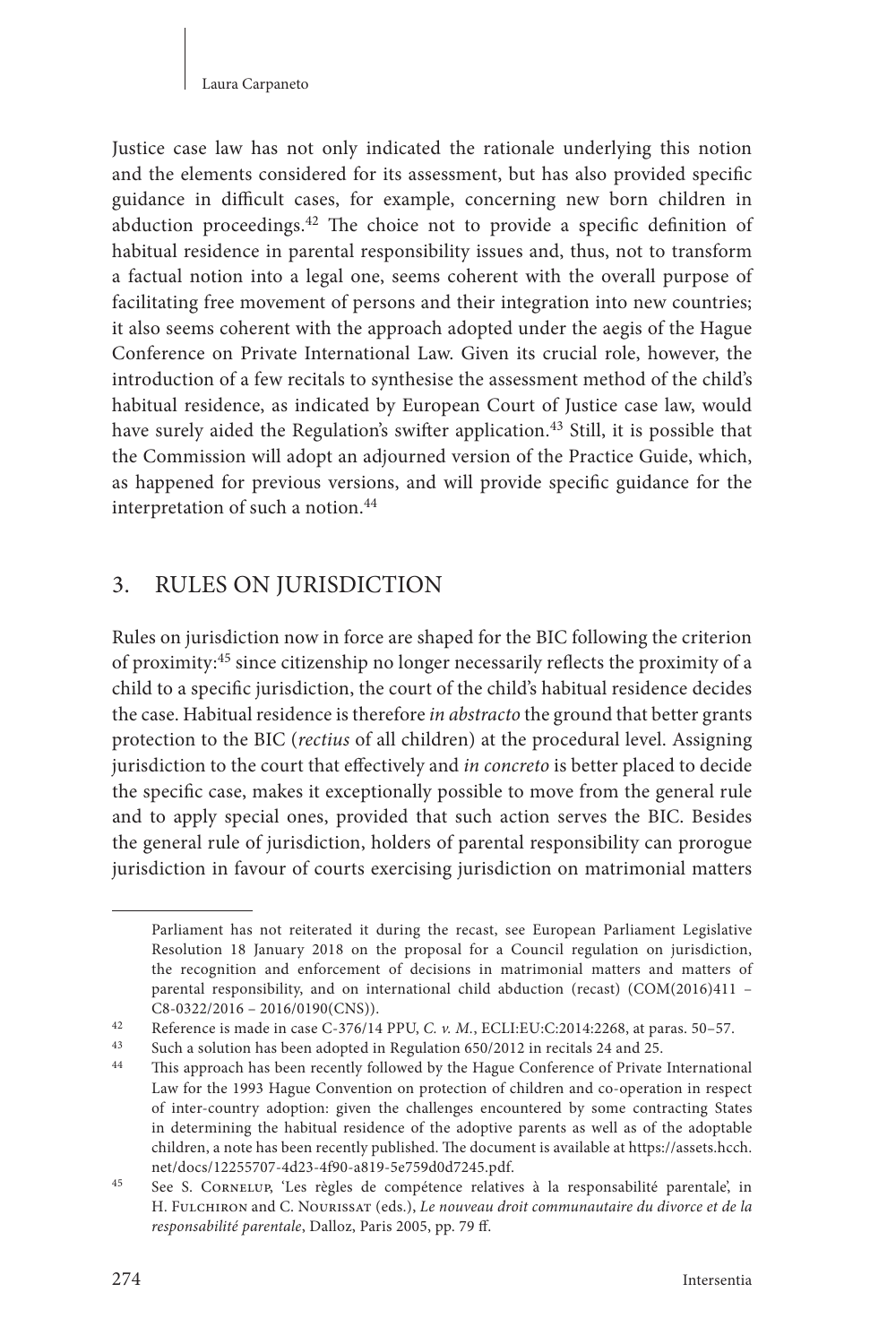or of courts of the State having a substantial connection with the child; on the other hand, transferring the case to a more appropriate *forum* is also possible.

This flexible structure of rules on jurisdiction<sup>46</sup> is not altered in the new Regulation. However, the important amendment proposed by the Commission that rules on jurisdiction will no longer refer to a court, but more generally to an authority, in order to encompass any judicial or administrative authority having jurisdiction on matters of parental responsibility, has not been included in the final version. $47$ 

The new Regulation not only confirms that rules on jurisdiction are shaped toward the BIC, but it also emphasises that such rules should be applied in compliance with the BIC, as defined by Article 24 of the Charter of Fundamental Rights and by the CRC. 48 Under the post-Lisbon legal framework, a general duty to interpret and apply any piece of EU law in light of the BIC arises; *a fortiori* , this shall be followed in applying the Brussels II system's rules concerning parental responsibility. Thus, any time a departure from the general rule of the child's habitual residence is established based on party autonomy or jurisdictional transfer, specific reasoning that justifies such a departure in light of the BIC should be provided.

 In relation to the general rule establishing jurisdiction of the court of the child's habitual residence, Regulation  $2019/1111$  clarifies that, in case of the child's lawful relocation, jurisdiction should follow the child. For proceedings already pending, the rule is to maintain the existing jurisdiction until the proceedings come to an end. However, the courts are also allowed to transfer jurisdiction, which, therefore, may move with the child.<sup>49</sup> These clarifications do not aff ect, however, the rule establishing *perpetuation jurisdictionis* for three months for proceedings modifying a decision on access rights in the Member State where the child's former habitual residence was before lawful transfer, provided that the parent left behind still has her/his habitual residence in that State.<sup>50</sup> An important novelty is the enhancement of party autonomy in the choice of court and, given that the achievement of an agreement on jurisdiction reduces litigation, this is an important step forward in light of the BIC.<sup>51</sup>

<sup>&</sup>lt;sup>46</sup> Given that – as clearly stated by the CJEU in the case of  $E \nu$ .  $B - \binom{r}{j}$ urisdiction in matters of parental responsibility must be determined, above all, in the best interests of the child', fl exibility is crucial.<br>
47 See Proposal for a Council Regulation on jurisdiction, the recognition and enforcement

of decisions in matrimonial matters and the matters of parental responsibility, and on international child abduction (recast) – General approach, available at https://www. consilium.europa.eu/register/en/content/out?&typ=ENTRY&i=ADV&DOC\_ID=ST-15401-

<sup>2018-</sup>INIT.<br>
<sup>48</sup> See recital no. 19 of Regulation 2019/1111.<br>
<sup>49</sup> See recital no. 21 of Begulation 2019/1111.

<sup>&</sup>lt;sup>49</sup> See recital no. 21 of Regulation 2019/1111.

 $50$  See art. 8 Regulation 2019/1111.

See P. BEAUMONT, above n. 22.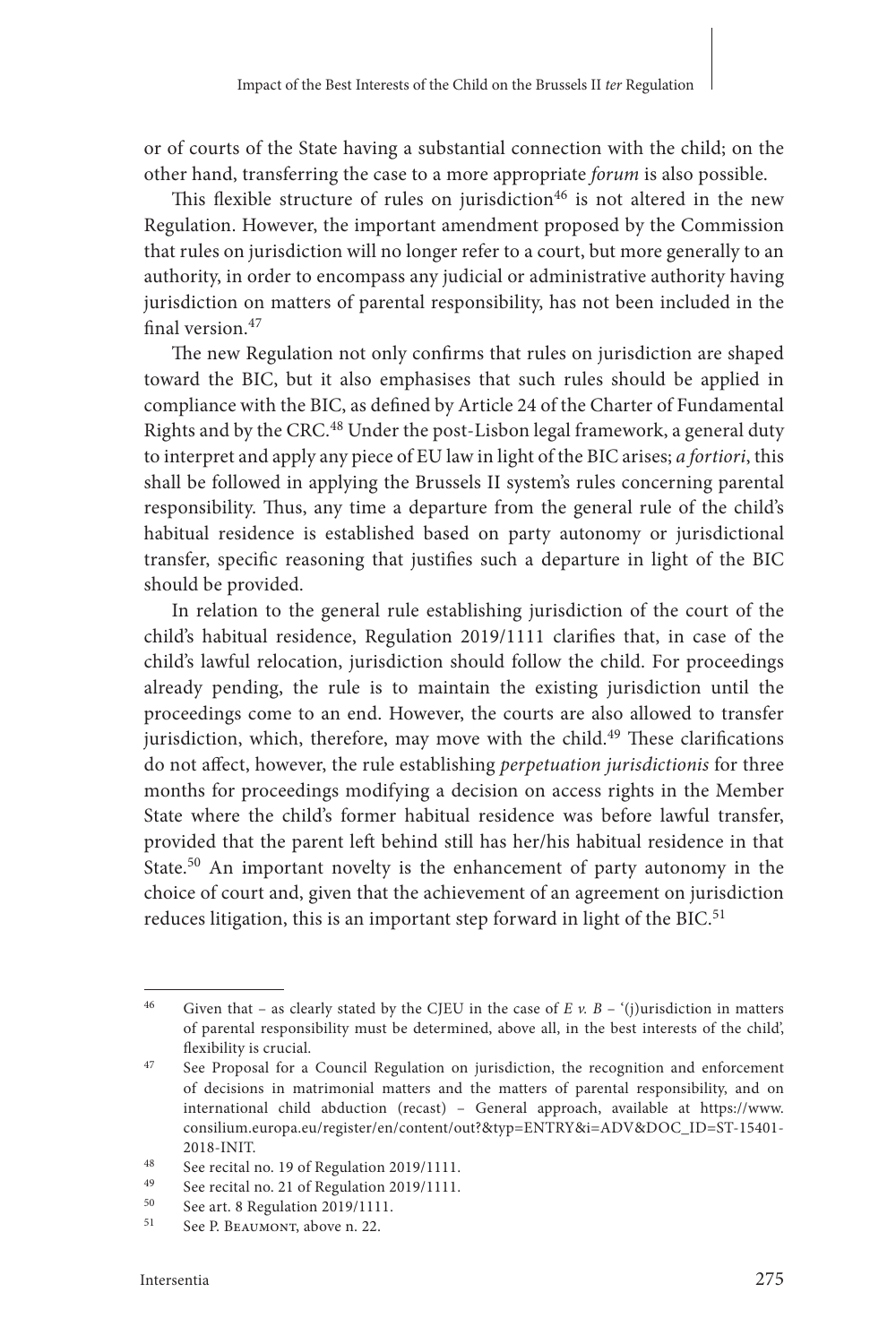Under Article 10 of Regulation 2019/1111, proceedings in parental responsibility can be initiated (i) before the courts of a Member State having a substantial connection with the child, (ii) provided that the exercise of jurisdiction is in the BIC, and (iii) anytime the parties, as well as any holder of parental responsibility, so agree, not only at the time the court is seised, but also in the course of the proceedings.

 As with choice of court, the new regime proposed also emphasises the exceptional character of the rule providing for a case's transfer to a more appropriate *forum*, and thus also confirms the necessity not to transfer the case further. An important novelty is the 'bi-directional' character of the transfer: besides the transfer from the court having jurisdiction to a more appropriate forum, under Article 14 of Regulation 2019/1111 a court not having jurisdiction may request a transfer of jurisdiction to the court of habitual residence of the child. Such a transfer shall be exceptional in nature and justified by the existence of a particular connection with that court, which is considered to be better placed to assess the BIC in that particular case.

 No further guidance for the application of the transfer mechanism is provided. However, the European Court of Justice has made important statements in this regard in the *Child and Family Agency* case,<sup>52</sup> where the Court has clarified not only the transfer mechanism's rationale, but also indicated elements relevant for assessing whether the transfer complies with the BIC. First, a transfer shall have a ' concrete and real added value ' that must be evaluated *not* based on Member States' substantial laws, but on procedural ones. Second, the transfer will be deemed in the BIC any time it does not negatively affect the child's free movement or that of persons involved. Important novelties with regard to provisional measures have been proposed and these are of great importance for granting protection to children involved in cross-border disputes. Notwithstanding its clear wording, 53 the European Court of Justice has made many decisions on the Brussels II *bis* Regulation's Article 20, aimed at clarifying not only its scope of application, but also the effects deriving from the adoption of protective measures in other proceedings. Under the Court's interpretation of current rules, provisional measures adopted by a court not having jurisdiction on the merits shall have only territorial reach and, therefore, cannot circulate within the European judicial area. Consequently, such measures cannot grant effective protection to the child.

<sup>52</sup> Reference is made in case C-428/15, *Child and Family Agency v. J. D and R.P.D*, ECLI: EU:C:2016:819.<br><sup>53</sup> See on this point T. Kruger and L. SAMYN, above n. 14, at 148, who point out that the existing

rule of Brussels II *bis* is very clear, compared to other rules existing in other Regulations where, for example, it has been necessary for the Court to clarify the scope of application of the rule.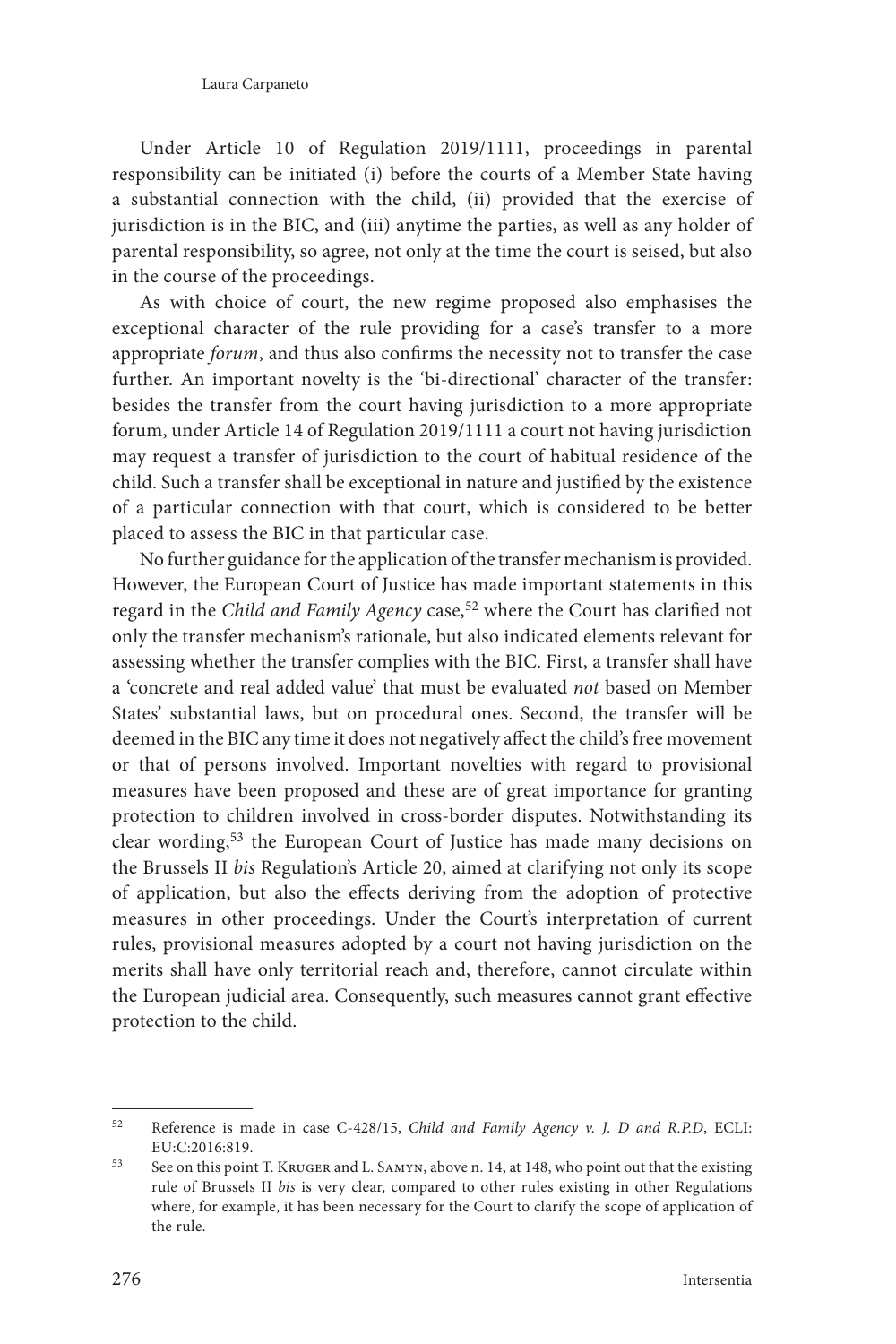In an attempt to strike a new balance between the need to grant immediate protection to the child and the need to prevent forum shopping, $54$  it has been originally proposed that protective measures should 'travel' with the child and, therefore, that such measures should be automatically enforceable in all Member States and that they should automatically expire as soon as the authority of the competent jurisdiction has ruled on the matter's merits.

 In the end, such amendments have not been included: as a general rule, only provisional measures adopted by the court having jurisdiction 'travel' with the child. However, as an exception, the same regime has been granted also to those provisional measures adopted by the courts of the State of refuge for the protection of children from the grave risk of being exposed to an intolerable situation in return proceedings.<sup>55,56</sup>

#### 4. MORE EFFICIENT CIRCULATION OF DECISIONS

 Major problems have been encountered concerning the execution of decisions in other Member States.<sup>57</sup> Thus, the recast's intervention was twofold: (i) abolition of the *exequatur* for all decisions concerning parental responsibility matters, as has recently been done in civil and commercial matters with the Brussels Ia Regulation;<sup>58</sup> and (ii) measures to enforce decisions more efficiently (despite States' well-known reluctance *vis-à-vis* the imposition of a standard affecting national procedural rules). 59

In the new Regulation, the abolition of *exequatur*, already applying for decisions on visitation rights and on the child's return, has been extended to all decisions falling within the Regulation's scope of application, including custody rights, child protection orders and placement orders. 60 Consequently, a decision

<sup>54</sup> See T. KRUGER, 'Enhancing Cross-Border Cooperation', *in Recasting the Brussels IIa Regulation. Workshop 8 November 2016*, PE 571.383, p. 39.<br><sup>55</sup> See recital 30 of Regulation 2019/1111.<br><sup>56</sup> Recital no. 40 of the Commission's proposal points out the

Recital no. 40 of the Commission's proposal points out that such measures, when ordered without the respondent being summoned to appear, should not be recognised and enforced under the Regulation. Unlikely under the regime concerning the execution of decisions, under Article 35.3, provisional and protective measures do not need to be notified or communicated, neither translated into the official language of the State of destination.<br>It resulted in decisions that are often not executed or executed with significant delays.

Furthermore, the intervention of specialised lawyers is necessary, and costs may vary from € 1000 to € 4000. 58 See S.M. Carbone and C.E. Tuo , *Il nuovo spazio giudiziario europeo in materia civile e* 

*commerciale. Il Regolamento CE n. 1215/2012*, Giappichelli, Turin 2016.<br><sup>59</sup> On the proposed rules on abolition of *exequatur* and execution of decisions, see E. RODRIGUEZ

PINEAU, above n. 17, at p. 146–152.<br><sup>60</sup> See art. 34 of Regulation 2019/1111. Even if the *exequatur* is abolished with regard to all

decisions on parental responsibility matters, decisions on the rights of visit as well as those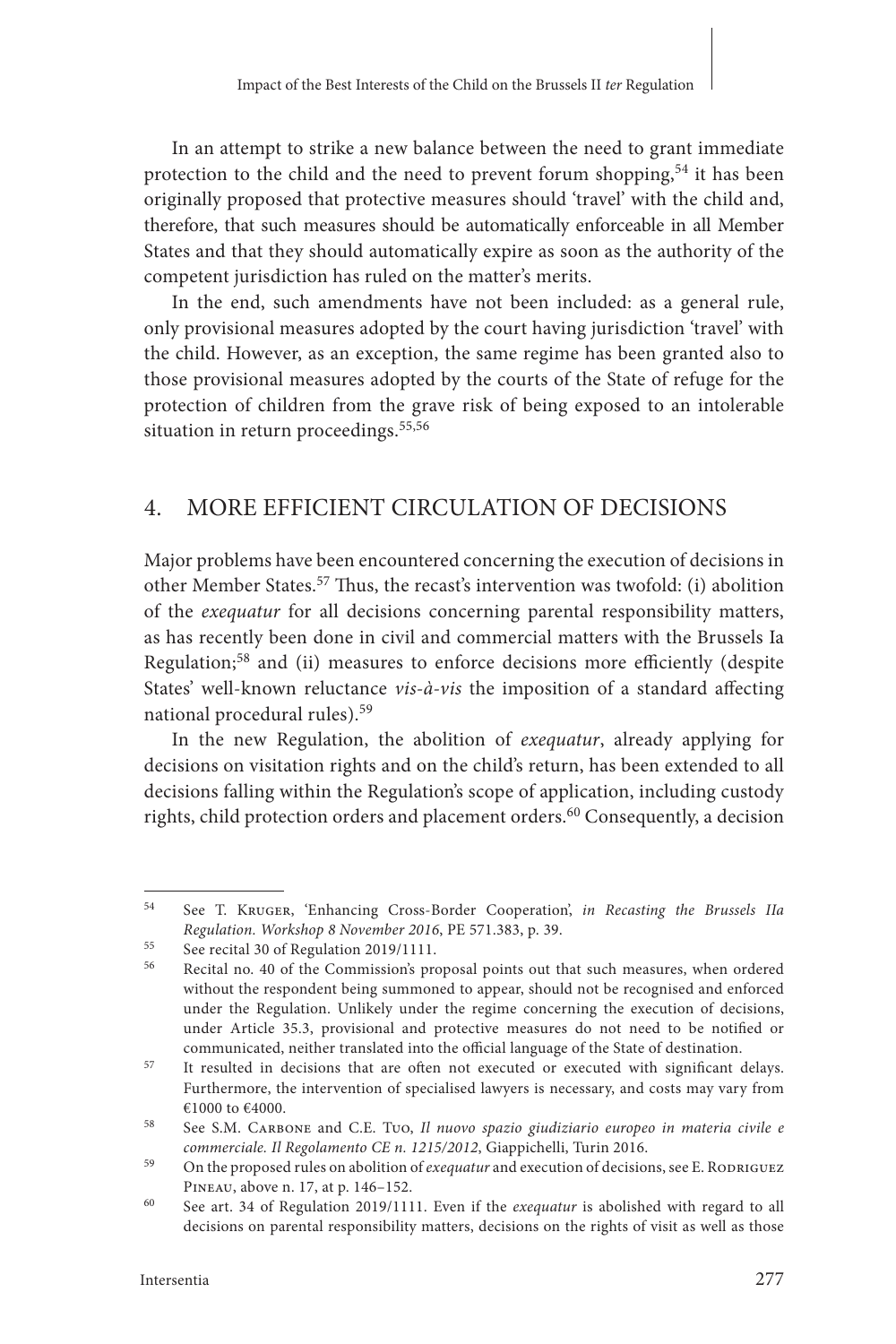can be immediately executed in the destination State, where, under recital 60, competent authorities are granted the possibility of ordering, taking or arranging for specific measures at the enforcement stage, such as non-coercive but also coercive measures.

 Besides the possibility of starting an action for non-recognition of a foreign decision in parental responsibility matters, expressly envisaged by the new Regulation, incorporating the achievement of the *Rinau* decision,<sup>61</sup> it is now also possible to suspend, or even refuse, execution under specific circumstances: not only when execution is suspended in the State of origin, but also when there is still room for an appeal against the decision itself.

 Temporary suspension of the enforcement of the decision is also possible in case of grave risk of physical or psychological harm to the child. Such a request shall be made not only by the person against whom enforcement is sought, as well as by any interested party acting in the BIC, but also by the child concerned (where applicable under national law). However, if the grave risk is of a lasting nature, enforcement shall be refused. 62

As authoritatively observed,<sup>63</sup> the Commission has proposed the *exequatur's* abolition as inevitable. However, whether such a step is justified on the ground of enhancing mutual trust and European integration, or on the ground of enhancing the BIC, remains an open question. Besides the *exequatur*'s abolition, further measures have been introduced in order to make execution of foreign decisions in Member States more efficient.<sup>64</sup> To start the execution, the interested person shall provide the certificate, accompanied by a copy of the decision before the authority that has been granted competence for execution by the Member State where the decision shall be executed.

A very important change has occurred with regard to the so-called 'privileged decisions' on rights of access and return of the child: while under the current rules there is no way to stop their recognition and enforcement, under Article 50 of Regulation 2019/1111, in compliance with the principle *rebus sic stantibus* , their recognition and enforcement shall be refused if and to the extent that it is irreconcilable with a later decision relating to parental responsibility and concerning the same child. The different positions mentioned confirm a common need to strike a new balance between competing purposes: on the one side, extending the *exequatur's* abolition to all decisions covered by the Regulation coherent with the Stockholm Program and with results achieved in other fields of civil judicial cooperation is clearly a step forward in enhancing mutual trust;

on the return of the child still follow a special regime, as expressly provided by section II of Title IV of Regulation 2019/1111. See E. RODRIGUEZ PINEAU, above n. 17, at p. 146.<br>
61 C-195/08 PPU.<br>
62 See art, 56 of Begulation 2019/1111.

 $62$  See art. 56 of Regulation 2019/1111.

<sup>&</sup>lt;sup>63</sup> See E. RODRIGUEZ PINEAU, above n. 17, at p. 149.<br><sup>64</sup> Peference is made in Articles <sup>30, 36</sup> of the Comm

Reference is made in Articles 30-36 of the Commission's proposal.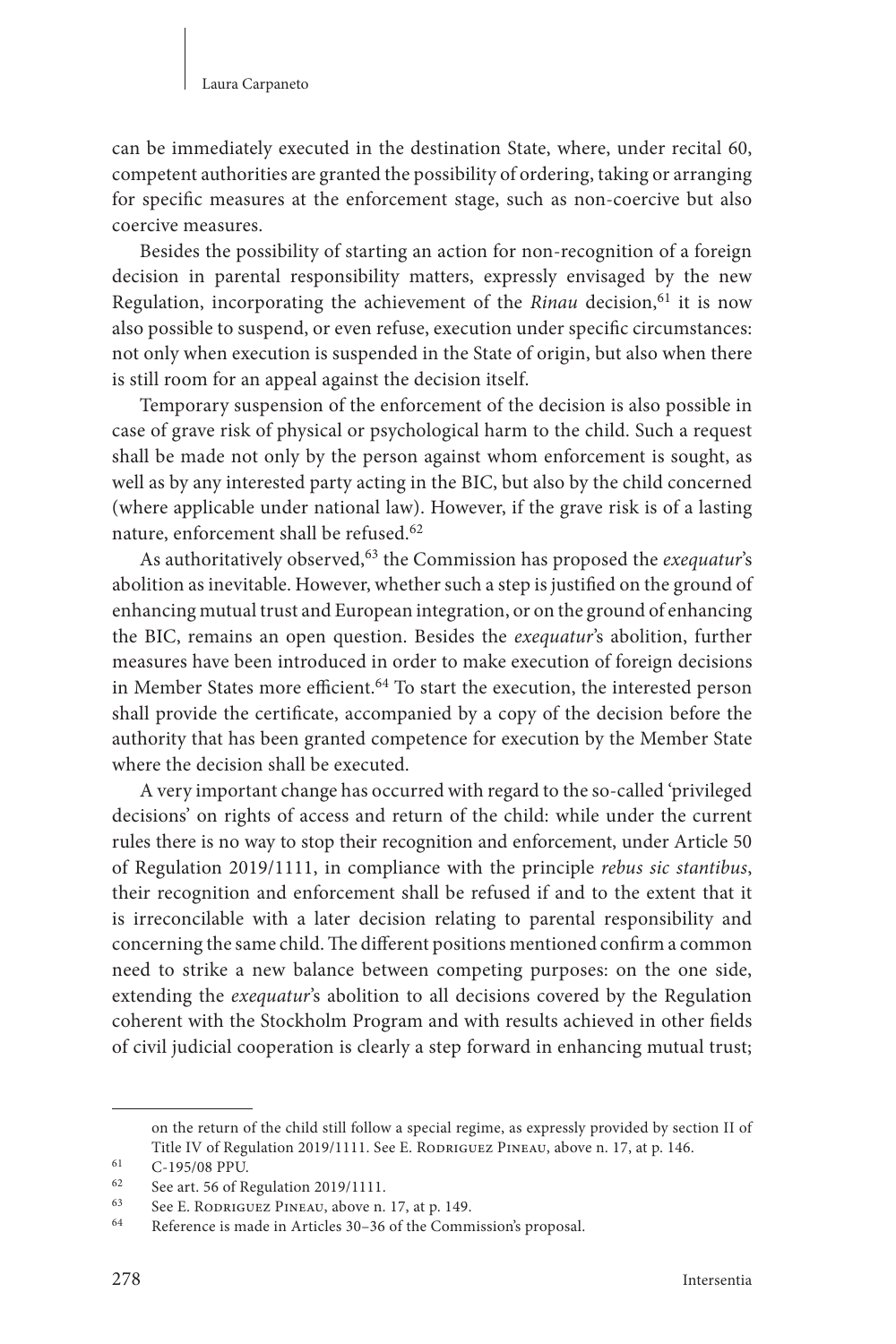on the other side, making it possible under Article 56 to suspend or refuse enforcement of all decisions (included the 'privileged' ones) in case of grave risk for the child, as well as under Article 50 to refuse recognition and enforcement of the 'privileged' decisions (for which automatic execution has been working since the Brussels II *bis* Regulation) anytime they are 'irreconcilable' with a later decision, clearly shows a greater attention to BIC *in concreto* .

# 5. THE NEW PROACTIVE ATTITUDE TOWARD HEARING THE CHILD AND MEDIATION

One of the most significant improvements in procedures concerning children is the acknowledgment that offering the child a genuine opportunity to express her/his views freely is crucial for the BIC principle's effectiveness. Hearing the child not only empowers her/him through direct participation in procedures affecting her/him, but also better enables the judge or authority to assess the factual situation, a particularly difficult task in cross-border proceedings.<sup>65</sup> In Regulation 2201/2003, despite a commitment in recital 33 to respect for fundamental rights, hearing the child still plays a limited role. First, an explicit requirement to hear the child is limited to child abduction procedures: when the 1980 Hague Convention rules on the general obligation to return the child in case of abduction and on exceptions to the above obligation apply, it shall be ensured that the child is given the opportunity to be heard, unless this appears inappropriate having regard to his or her age or degree of maturity.<sup>66</sup>

 Notwithstanding the absence of a general requirement, failure to hear the child may be a ground for non-recognition of judgments in parental responsibility matters. More precisely, under Article 23(b), a foreign decision on parental responsibility may not be recognised in another EU country any time a child capable of forming her/his own views, in the absence of reasons of urgency, has not been heard.

A third field in which hearing the child plays a role is the issuance of certificates under Article  $41(2)(c)$  for decisions concerning access and under Article  $42(2)(a)$ 

 $65$  In this regard, it should be considered that in all proceedings, it is of great importance to avoid the exercise of a basic right of the child becoming an excessively onerous responsibility and this is all the more important in cross-border cases 'since the consequences of the choice expressed by the child can have a far heavier impact on the child's environment compared to cases geographically circumscribed to a small area'. See I. PRETELLI, 'Child Abduction and

Return Proceedings', in *Recasting the Brussels IIa Regulation*, above n. 17, at pp. 10–11.<br><sup>66</sup> It should be noted that this is one of the rules supplementing the 1980 Hague Convention, where a general obligation to hear the child is not clearly stated, but derives implicitly from Article 13.2. On this point, see B. UBERTAZZI, 'Hearing of the Child', in C. HONORATI (ed.), *Jurisdiction in Matrimonial Matters, Parental Responsibility and International Abduction* , above n. 25, at p. 171.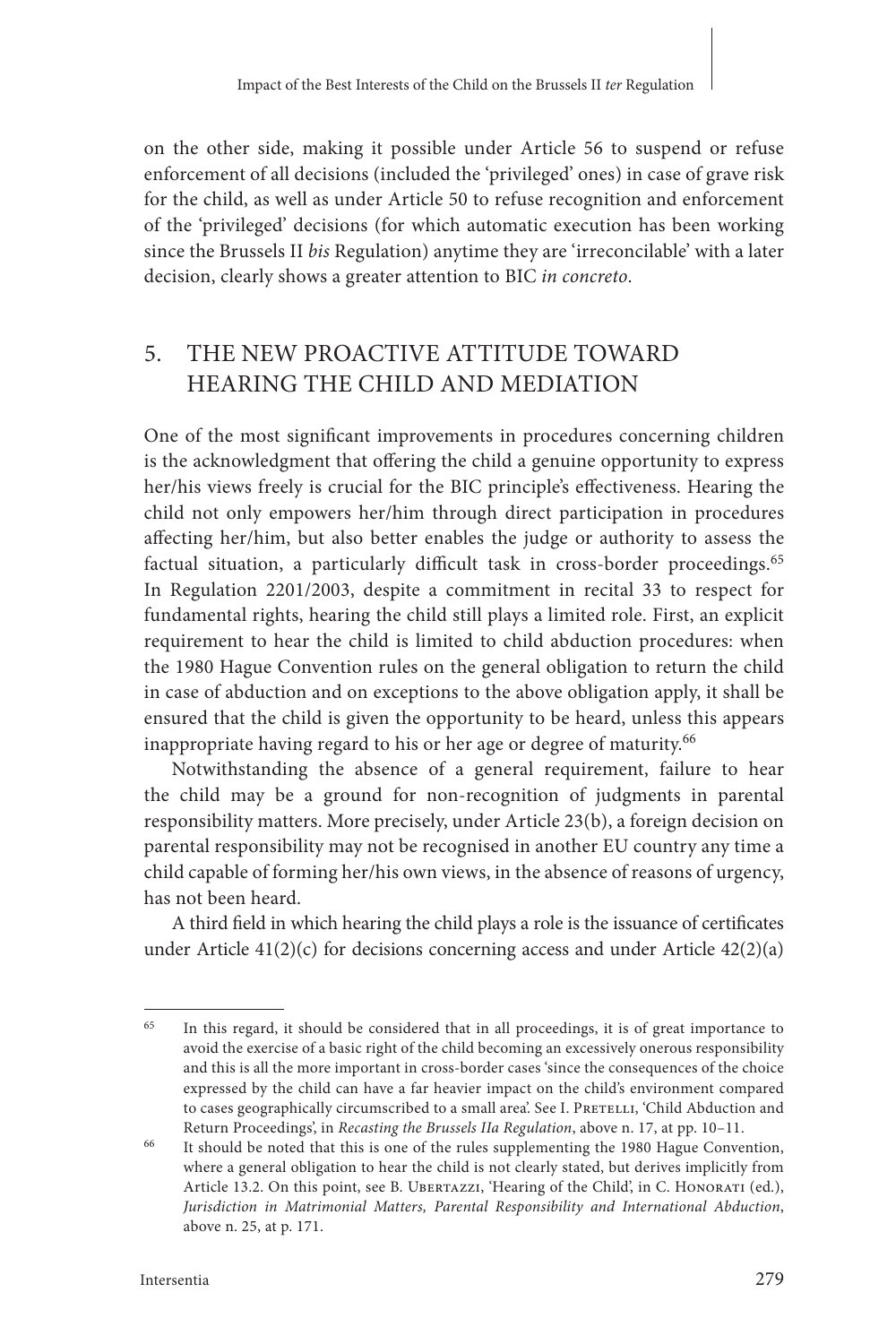for decisions concerning the child's return. As is well known, these decisions are the first in the EU judicial space benefiting from the special regime of direct enforceability, subject to the issue of specific certificates, on which the court must declare, by 'ticking' a specific box, that the child had an opportunity to be heard, unless doing so was considered inappropriate. As the European Court of Justice has clearly pointed out in the *Aguirre Zarraga* case , courts of the State of origin decide whether hearing the child is appropriate and, if so, for taking all measures appropriate to the hearing's arrangement, having regard for the BIC and each case's circumstances. The current rules do not provide methods and means by which national courts should hear the child; they just recommend the use of EU rules on the taking-of-evidence Regulation.

Regulation 2019/1111, while confirming the recommendation above, takes a significant step forward in enhancing the BIC by providing a general, but very detailed, duty to hear the child in all proceedings concerning parental responsibility. Under Article  $21,^{67}$  all authorities exercising jurisdiction in proceedings concerning parental responsibility will have a duty to: (i) ensure that a child capable of forming views is given the genuine, effective opportunity to express those views freely during the proceedings; (ii) give due weight to the child's views according to age and maturity; and (iii) document its consideration in the decision. Such a solution is unprecedented: neither the 1996 Convention nor the 1980 Convention require that a child capable of forming her/his own views have a genuine, effective opportunity to express those views freely in judicial and administrative proceedings.<sup>68</sup>

 In addition, the new rules reiterate the duty to hear the child in abduction proceedings<sup>69</sup> and confirm EU institutions' desire to enhance further the child's fundamental right to be heard.

 In the same vein, a new pro-mediation stance is present. Article 25 of Regulation 2019/1111 imposes on the competent court a duty to examine

<sup>67</sup> Article 21 – Right of the child to express his or her views: ' 1. When exercising their jurisdiction under section 2 of this Chapter, the authorities of the Member States shall, in accordance with national law and procedure, provide the child who is capable of forming his or her views with a genuine and effective opportunity to express his or her views, either directly, or through a representative or an appropriate body. 2. Where the court, in accordance with national law and procedure, gives a child an opportunity to express his or her view in accordance with this Article, the court shall give due weight to the views of the child in accordance with his or her age and maturity.' age and maturity.<br>' 68 See Permanent Bureau of the Hague Conference on Private International Law, in Recasting

the Brussels IIa Regulation – Workshop on 08.11.2016, p. 70. Clearly, the two relevant Hague Conventions do not prevent the contracting States from hearing children in proceedings affecting them in accordance with their national procedural rules regarding the hearing of the child (as is clearly confirmed in Article 23(2)(b) of the 1996 Hague Convention, which is directly inspired by Article 12 of the Convention on the rights of the child).<br><sup>69</sup> Article 26 – Right of the child to express his or her views in return proceedings – 'Article 21

of this Regulation shall also apply in return proceedings under the 1980 Hague Convention.'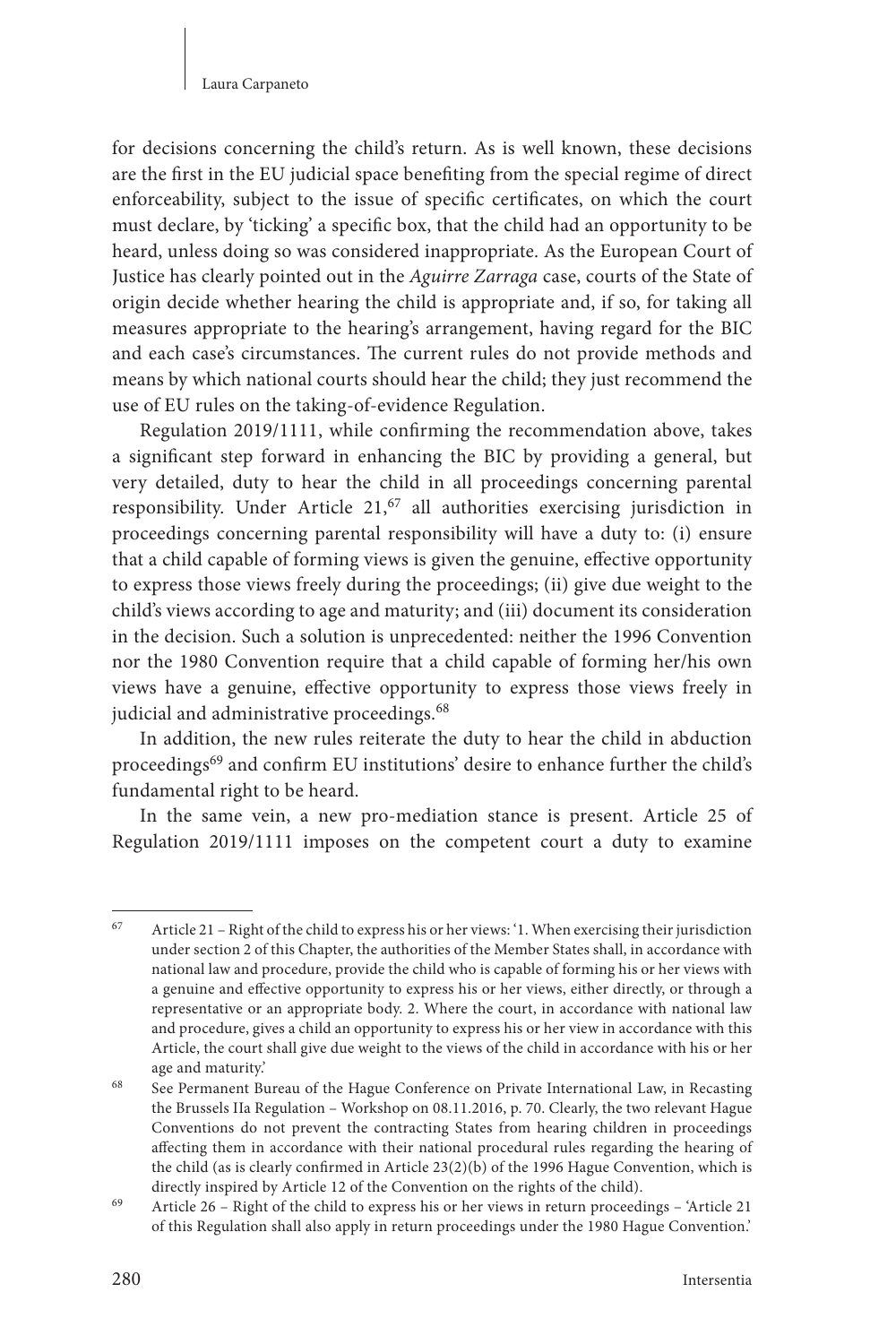whether parties are willing to engage in mediation to find, in the BIC, an agreed solution, provided this does not unduly delay child abduction proceedings.<sup>70</sup> Under the new rules, competent authorities have a duty to consider achieving an amicable solution through mediation and other appropriate means for all cases concerning children, in particular in international child abductions. Reference is also made to the possibility for competent authorities to be assisted, where appropriate, by existing networks and support structures for mediation in crossborder parental responsibility disputes.

The European Parliament resolution of 18 January 2018 has proposed a specific amendment imposing on competent authorities, after assessment of the parties' desires, to ask them to engage in mediation. The Parliament also proposed: (i) a few amendments to facilitate parties' access to mediation (including a mention of financial aid); and (ii) the introduction of a new provision<sup>71</sup> stressing the importance of mediators' specific education in crossborder family disputes. However, such proposals have not been included in the final version of the Regulation.

None of the institutions have proposed to include in the new rules a specific reference to the European Parliament Coordinator on children's rights (formerly Mediator for International Parental Child Abduction), which has the power to provide assistance and also to encourage parties to have access to mediation. A reference within a recital would surely have been useful to let people, and not just experts in the field, know of its existence.

# 6. ASSESSMENT OF THE CHILD'S SITUATION IN 'MOVING' WITHIN THE EU JUDICIAL AREA

 Among the novelties proposed, particularly important are the possibilities of collecting information on the child and assessing the compliance of her/his situation. More precisely, under the new rules, central authorities of Member States have a general duty of cooperation not only to discover a child's whereabouts, but also to collect and exchange information (also concerning the situation of a parent, a relative or other person who may be suitable to care for the child), and, moreover, to provide a report (i) on the situation of the child,

 $70$  On this topic, see I. PRETELLI, 'Child Abduction and Return Proceedings, in Recasting the Brussels IIa Regulation', above n. 17, pp. 10-11. The Author also points out that the idea of compulsory mediation has been rejected during preparatory works, on the ground that mediation is based on the willingness of the parties to conclude an agreement under the guidance of experts, and it is very unlikely that a party who is forced to enter into mediation will cooperate. However, the article points out that it might be possible to consider the solution of a compulsory intervention of a mediator in relation to the compulsory hearing of the disputed child. This could also work as a first step of the two parents resuming dialogue.<br>
<sup>71</sup> See Recital no. 43 of Regulation 2019/1111.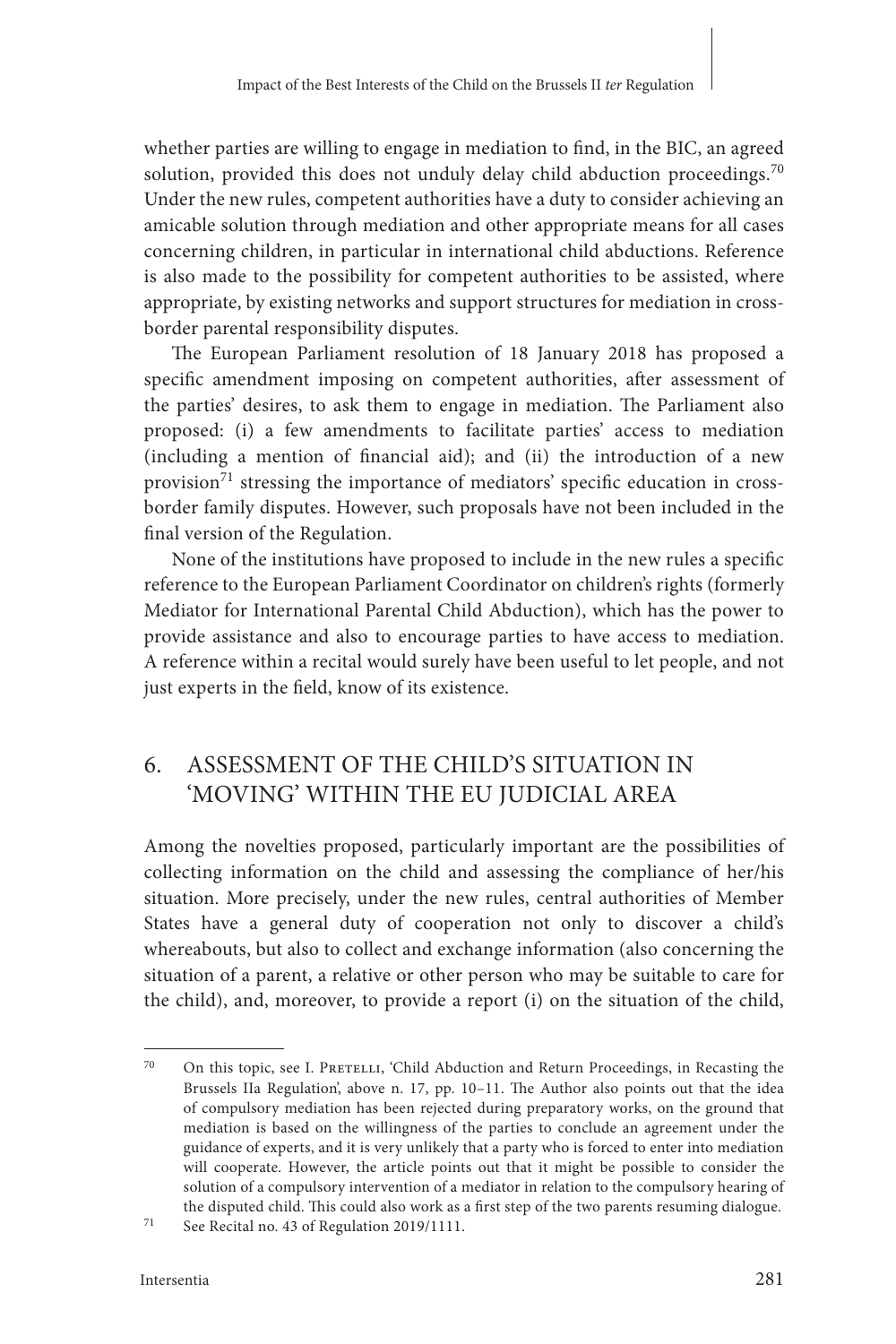(ii) on any procedures under way concerning the child, or (iii) on decisions concerning the child.<sup>72</sup>

 Besides the general possibility of assessing, through cooperation and exchange of information between central authorities, a child's situation and reporting on the child, in order to better decide cross-border issues concerning parental responsibility and to facilitate adoption of decisions related to a child's moving within the EU judicial space, the new Regulation also introduces specific rules asking for an assessment of the child's situation for the purposes of placing her/him abroad or deciding on her/his return after an abduction.

Starting from the child's cross-border placement, the main criticisms of its functioning have been tackled. Under the new rules, the receiving State's consent is mandatory and it shall be provided before the child's placement. Furthermore, because placement as a measure of protection is generally urgent,  $74$  the proposed rules introduce a three-month time limit for the receiving State to decide on the placement, which, together with the *exequatur's* abolition, surely enhances the mechanism's functioning. For the BIC, however, the most important novelty is the rule requiring the submission of a report on the child. Under Article 82 of Regulation 2019/1111, the requesting authority has a duty to transmit a report on the child, together with reasons for the proposed placement or provision of care. More precisely, the proposed rule asks the central authority of the Member State of origin to transmit to the central authority of the Member State where the child is to be placed 'a request for consent which includes a report on the child together with the reasons of the proposed placement or provision of care', and also to provide these documents with the necessary translation. In providing for the duty to transmit a report on the child, together with reasons justifying the measure of protection, the proposed rule aligns the new Regulation with rules provided by Article 33 of the 1996 Hague Convention.

No specific reference is made (i) to the need to safeguard the child's rights and, in particular, the right to maintain personal contacts with parents, or (ii) to the need to provide solutions of care granting, as much as possible, continuity in a child's upbringing and the child's ethnic, religious, cultural and linguistic backgrounds. Both of these suggestions, even without having binding character, should surely be considered and possibly followed in drafting the report to be transmitted to the central authority of the State where the child will be placed. Furthermore, given the proposed rules' lack of further indications as to the report's content, guidance provided by Lagarde's Explanatory Report in the 1996 Hague Convention shall surely be considered. More specifically, the Explanatory Report indicates that the requesting authority shall provide information

<sup>72</sup> See article 80 of Regulation 2019/1111.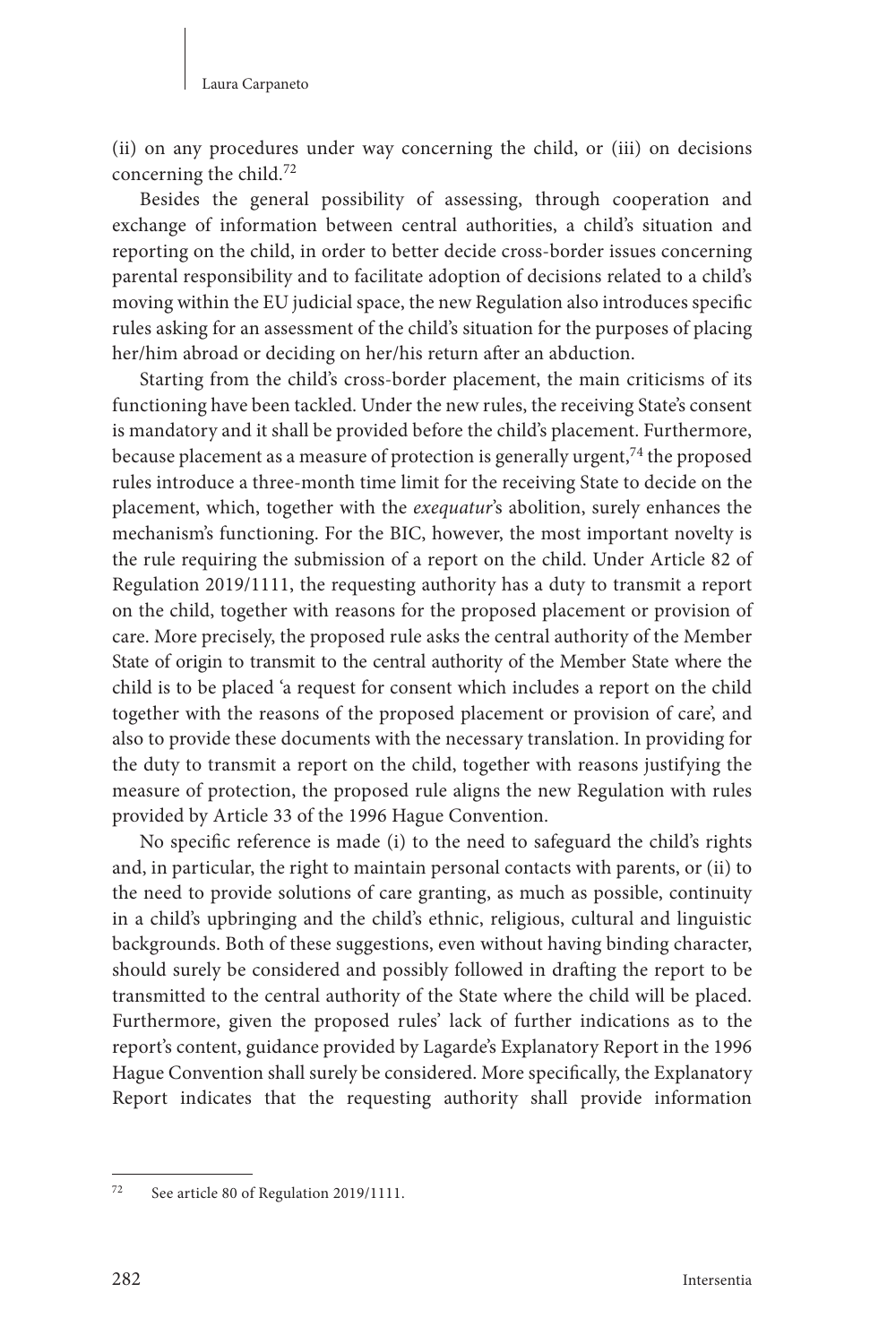on the child's situation and on reasons for the proposed placement or provision of care. 73

As for the requested Member State's consent, the proposed rules take an important step forward not only by making consent necessary in all EU Member States, preliminary to a child's transfer, but also in providing a deadline of three months for the requested Member State to give consent or not. On the other hand, unfortunately, the new rules do not make any reference to the grounds on which the requested Member State may deny consent and reject a child's placement. This is clearly regrettable considering that placement is a measure of protection for children in need of care and, consequently, denial of consent opposes the BIC *in abstracto* and in the specific situation. Lack of guidance for solving a dialectic between the BIC justifying the consent request and the requested State's interests justifying denial is likely to affect good and uniform functioning of cross-border placement.

A 'substantial' assessment of the child's situation is also required in child abduction procedures. Deep, critical analysis of the proposed rules on child abduction procedures is provided in Ruth Lamont's contribution to this volume. For the present work's purposes, however, attention is paid to the 'overriding mechanism' or 'second chance procedure' and, in particular, to the need for the court of habitual residence, when deciding on whether to replace the non-return order provided by the court of the Member State where the child has been wrongfully removed with a decision of return, to examine questions of custody of the child by thoroughly examining all circumstances, including, but not limited to, the conduct of the parents and taking into account the best interests of the child. 74

The duty to undergo such an assessment clearly finds inspiration from ECtHR case law and, in particular, from the *Neulinger* and *Kampanella* decisions, in which the Court asked for an 'in-depth examination of family life' in order to decide on the return of the children illicitly abducted. While such a thorough examination was not possible in a procedure focused on the child's return as in the Brussels II *bis* Regulation, the new rules now ask for it in the context of a broader procedure on the merits. Together with the opposition procedure considered in the previous section, the requested examination shifts the balance between the BIC *in abstracto* (i.e. immediate return to the habitual residence) and the BIC *in concreto* in favour of the latter.

<sup>73</sup> See the Explanatory Report on the 1996 Hague Child Protection Convention, at 593, para. 143. The Explanatory Report is available at the following address: https://www.hcch.net/en/ publications-and-studies/details4/?pid=2943.<br>
See recital 48 of Regulation 2019/1111.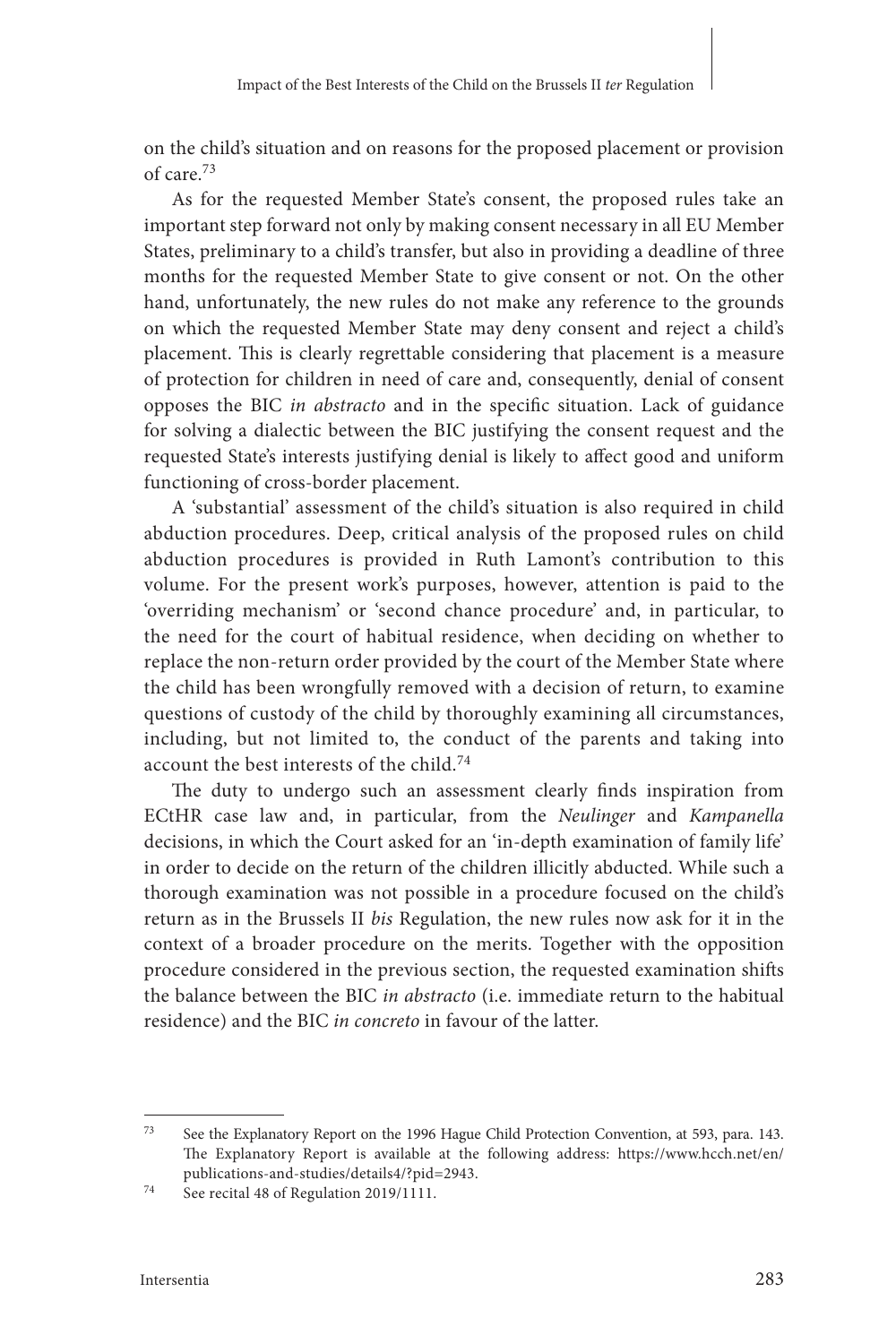### 7. IS THE BIC BETTER PROTECTED BY THE NEW RULES?

The Commission's purpose was a 'prudent and focused' recast aimed at 'better protect[ing] the best interests of the child by simplifying the procedures and enhancing their efficiency.<sup>75</sup> Balancing the need to provide clear-cut solutions, aimed at reaching the overall purposes of EU private international law coherently, with protection (*in abstracto* and in general) of the BIC, and the need to provide flexible devices granting *in concreto* the BIC's protection has proved to be no easy task. In assessing whether this aim has been reached, the BIC's three dimensions may be considered: $76$  (i) substantive, i.e. the child's right to have her/his best interests assessed and taken as a primary consideration; (ii) interpretative, i.e. granting priority to the interpretation most effectively serving the child's best interests; and (iii) procedural, i.e. asking for a specific evaluation of the possible impact of a decision on the child or the children concerned.

 In the new Regulation, clearly, the procedural dimension plays a primary role in the identification of the court best placed to adopt decisions and to circulate decisions, agreements or public acts on parental responsibility matters in the European judicial space. In both respects, the proposed rules try to strike a new balance between 'procedural values' and the BIC.

As far as jurisdiction is concerned, the general rule of the child's State of habitual residence is further strengthened by the new provision establishing that pending proceedings shall also follow the child's moves, thereby further enhancing predictability and certainty. On the other hand, small steps toward the enhancement of party autonomy and, therefore, of flexibility, have been taken by giving parties the possibility of agreeing on jurisdiction not only at the beginning, but also during proceedings (if the Member State's law so provides).

More significant changes occur with regard to the movement of decisions, where a step toward the enhancement of mutual trust has been made by virtue of the exequatur's abolition for all decisions on parental responsibility. Such a change is counterbalanced by the possibility of suspending, or even refusing, the enforcement of a decision any time the enforcement of a decision would expose the child to a grave risk.

The BIC principle's interpretative dimension is significantly strengthened: such a principle, which traditionally has been the *fi l rouge* of the Brussels II system,<sup>77</sup> is now expressly recalled under the new rules. Beside this, as previously

<sup>&</sup>lt;sup>75</sup> See Commission proposal COM(2016)411, p. 8.<br> $\frac{76}{26}$  See Congress Comment Na 14, p. 4.

<sup>&</sup>lt;sup>76</sup> See General Comment No 14, p. 4.<br><sup>77</sup> See M.C., BABURU (Le response

See M.C. BARUFFI, 'La responsabilità genitoriale: competenze e riconoscimento delle decisioni nel Regolamento Bruxelles II', in S.M. CARBONE and I. QUEIROLO (eds.), *Diritto di famiglia e dell'Unione europea*, Giappichelli, Turin 2009, p. 262.